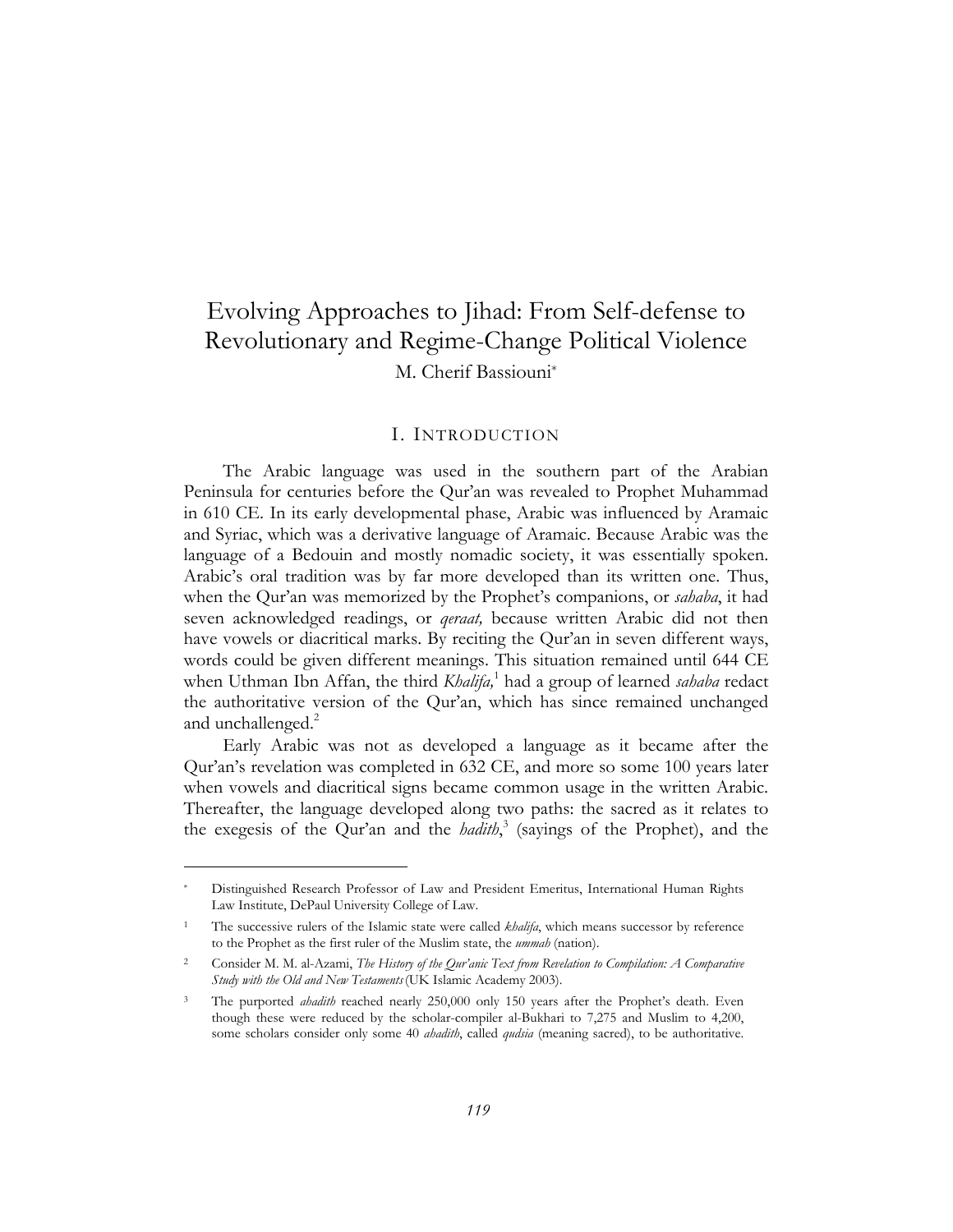popular—both written and spoken—in the different Arabic-speaking countries. The former has remained more or less constant though developing in sophistication and richness. The latter has changed and reflects the cultural diversity of the countries where it is spoken.

The inhabitants of the mostly desert area of southern Arabia consisted of tribal societies, some nomadic herders, and others engaged in caravan commerce and other commercial endeavors. This brought them in contact with Jews and Christians who were Aramaic speaking, as well as with other sedentary Semitic groups who inhabited the northern parts bordering on the Mediterranean and who spoke both Aramaic and Syriac. The pre-Islamic Arab culture with the contributions of other cultures had an important influence on the understanding and application of Islam in the region of its birth. This Arab influence to date has marked the evolution of Islam's application in non-Arab Muslim societies.

The sacred Arabic, for approximately the first three-hundred years of Islam, was influenced by theologians and jurists who tended to interpret the Qur'an and the *hadith* in ways that reflected the spiritual meaning and philosophy of Islam. Subsequently, exegesis was heavily influenced by language experts who understandably tended to be literalists. In time, the literalists consolidated their intellectual dominance of exegesis and that had a profound effect on how the interpretation of jihad has evolved.

The nature of jihad—its scope and means—has evolved since the days of the Prophet, often reflecting political realities. During the Prophet's days, jihad was a call to put everything a person could into the service of Islam, and that included use of force in self-defense. With few exceptions, the spiritual dimension was the predominant aspect of jihad's meaning at that later time.<sup>[4](#page-1-0)</sup> Jihad became a state doctrine which legitimized preemptive self-defense and justified conquest. It also evolved into a doctrine supporting the use of force in the name of political legitimacy. Throughout the centuries, competing claimants to the *khilafa* resorted to it in their struggles for power. This doctrinal extension of jihad has reached an entirely new level since the nineteenth century, when it became a justification for regime-change. Groups seeking to accomplish regimechange advanced it as moral justification for their violent means, even when

However, the majority of Muslim scholars and most of clerics freely dip into this vast reservoir of *ahadith* to selectively pick what they deem most advantageous.

<span id="page-1-0"></span>It should be noted that the Prophet's attack on the Madinah-based Jewish tribe of Qurayza cannot be considered self-defense. This tribe had agreed to peaceful co-existence with the Muslims of Madinah, though they were not supportive of them or their new religion, or of the Prophet himself. However, their openly verbal disapprovals did not warrant the Prophet-led Mulsim attack on them, which killed all the male population (estimated at six hundred to eight hundred), and resulted in the enslavement of all women and children. See Hector Avalos, *Fighting Words: The Origins of Religious Violence* 250 (Prometheus 2005).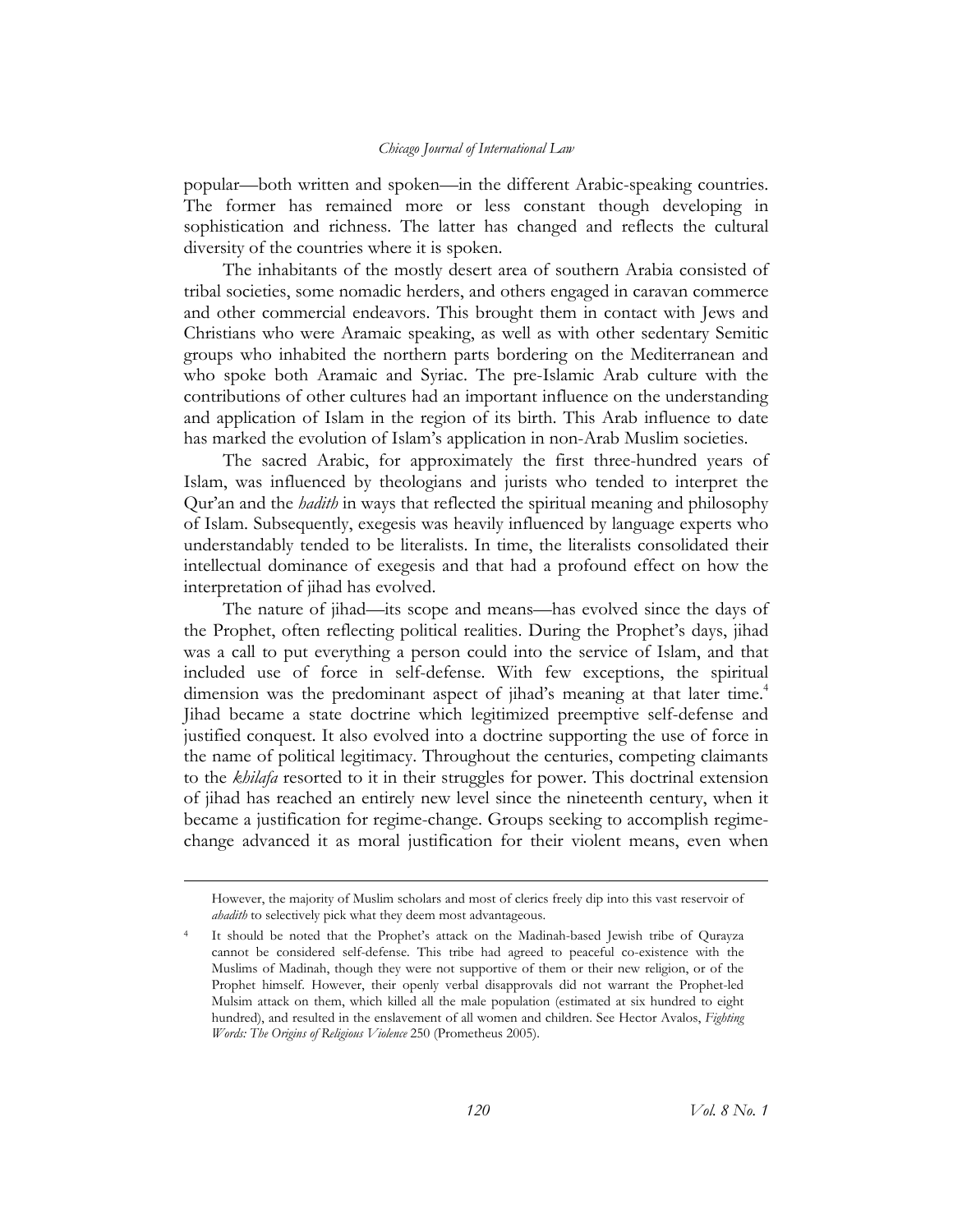these means violated fundamental tenets of Islam, covering the protection of non-combatants.[5](#page-2-0) Over time, manipulation of jihad's meaning has distorted that aspect of the Shari`ah. This was possible because such manipulators of religious doctrine were allowed to do so by the official clergy and by timid or complacent governments.<sup>6</sup> This situation enhanced public acceptance of jihadist violence as a means to achieve what these jihadist groups perceive to be legitimate ends. Thus, the end was deemed to justify the means.<sup>7</sup>

Admittedly, the record of jihad is far from clear, and the Muslim religious establishment has historically failed to clarify it. Thus, the contemporary politicization of jihad is due in part to the absence of a coherent and authoritative doctrinal body of interpretation on the subject. Credible secular Muslim scholars have also failed to counterbalance the views of politically and economically motivated clerics with reform notions of jihad. As result, jihad as political violence has become nothing more than a revolutionary doctrine to justify those who engage in it by appealing to the legitimacy of their selfproclaimed ends.<sup>8</sup>

There is a debate among Western academics as to whether violence is endemic to Islam or whether Islam is a peaceful religion. Proponents of these views are largely influenced by their own political persuasions, but mostly by their perceptions as outside observers of the Muslim world. The most plausible

<span id="page-2-0"></span><sup>5</sup> See note 14.

<span id="page-2-1"></span><sup>6</sup> For example, some modern political leaders sought to reinforce their undemocratic regimes by obtaining the support of politically active fundamentalist groups against secular democrat efforts. Anwar es-Sadat in 1979, after signing the peace treaty with Israel, used the Muslim Brotherhood and al-Azhar clergy to fight off secular democracy proponents who challenged his regime. Today the Muslim Brotherhood has eighty-eight members of parliament and is probably the group with the most political credibility in Egypt. Pakistan's General Zia-ul-Haq, who led a military coup against the elected civilian president Bhutto, used Muslim fundamentalists to support his military regime. In exchange, he allowed these movements to develop their private *madrassa* (schools) which produced generations of think-alike Muslims, among whom are many fundamentalists who believe in political jihad. These groups provided support to the Afghani Taliban. More significantly, the leeway given by these dictatorial regimes to these Islamic groups gave them a hold on the uneducated and downtrodden masses of their respective countries. The temporary political gains of these regimes in thwarting secular pro-democracy movements and political parties led to an almost irreversible trend favoring the theocratic movements and parties. For a general discussion, see Ahmed Rashid, *Jihad: The Rise of Militant Islam in Central Asia* (Yale 2002); Mary Anne Weaver, *A Portrait of Egypt: A Journey through the World of Militant Islam* (Farrar, Straus, and Giroux 1999).

<span id="page-2-2"></span><sup>7</sup> For a general discussion on the issue of legitimacy in terrorism, see M. Cherif Bassiouni, *Legal Controls of International Terrorism: A-Policy-Oriented Assessment*, 43 Harv Intl L J 83 (2002); Thomas Franck and Scott C. Senecal, *Porfiry's Proposition: Legitimacy and Terrorism*, 20 Vand J Transnatl L 195 (1987).

<span id="page-2-3"></span>Of note is that contemporary jihad has never been advocated in the Muslim world to advance democracy and the rule of law, or to fulfill the inherent goodness and tolerance of Islam.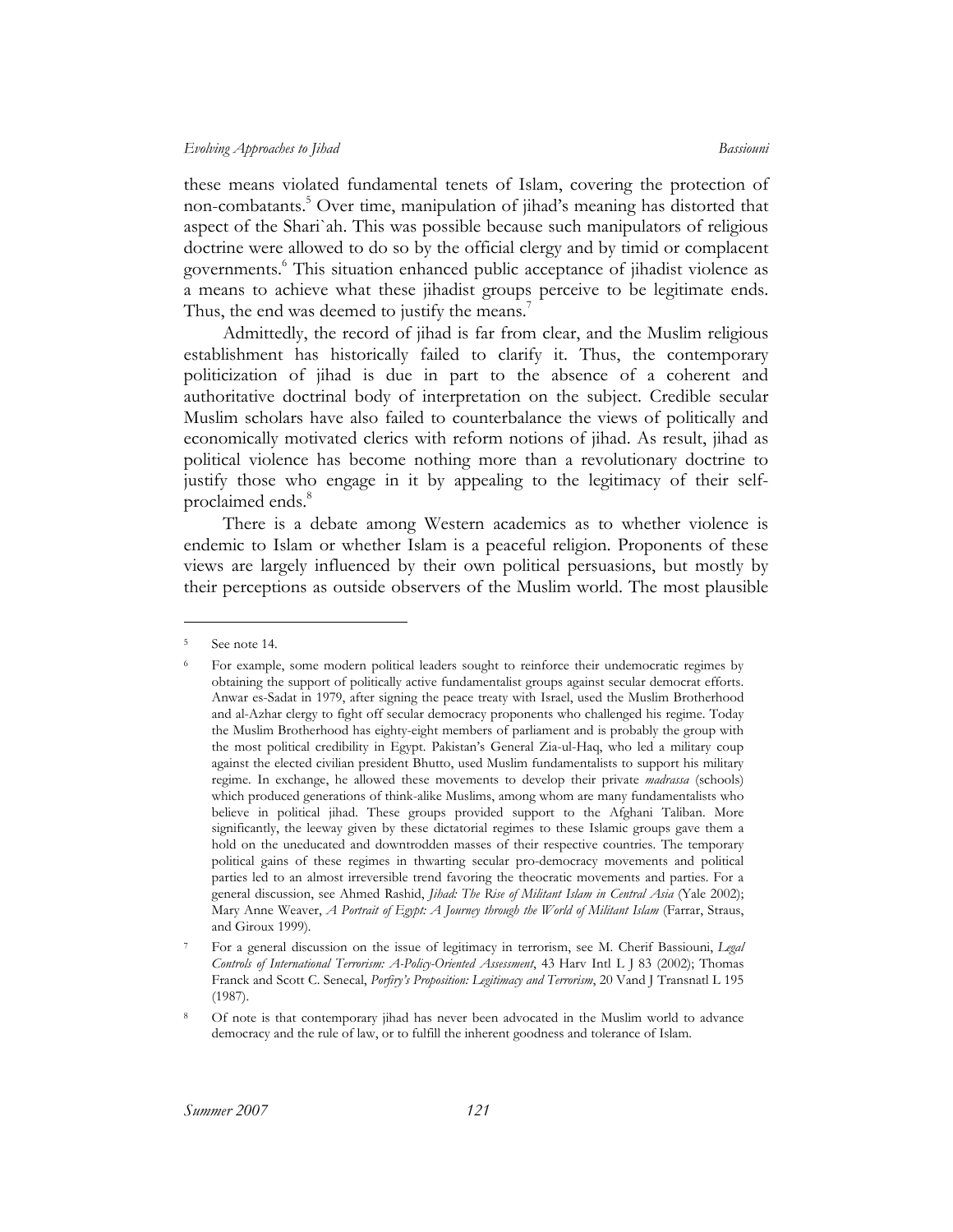conclusions are advanced by those who simply see Muslim societies as any other society wrestling with social, economic, cultural, and political issues, and where at different times ideology is resorted to as a way of justifying political transformation. In some cases, Islamic doctrine is used as a legitimizing basis for political violence, and in these cases, it simply becomes the equivalent of any other revolutionary idea.<sup>[9](#page-3-0)</sup>

The following interpretation of jihad and its evolving doctrinal nature should not be construed as an apology or rationalization of its worst applications. There are contradictions in the evolving doctrines and applications of jihad throughout Islam's fifteen centuries. These uncorrected contradictions by responsible Muslim clergy have led to the contemporary rationalizations of unbridled violence in the name of Islamic jihad. Such doctrines and their contemporary applications should be unequivocally rejected and condemned.

## II. THE MEANINGS OF JIHAD

The Arabic word "jihad" means striving, endeavoring, and struggling. The person who engages in jihad, is the one who *jahada*. Jihad is the noun of the verb *jahada*. *Jahada* is commonly understood as someone who is diligent, industrious, or laborious in the pursuit of a praiseworthy objective. These terms apply equally

<span id="page-3-0"></span><sup>9</sup> See David Martin, *Does Christianity Cause War?* (Oxford 2004), in which the author takes the position that religion, irrespective of which religion, does not necessarily cause violence. See also Hector Avalos, *Fighting Words* (cited in note 4). Bruce Lawrence challenges the notion that Islam is a religion of violence in his books *Shattering the Myth: Islam beyond Violence* (Princeton 1998) and *New Faiths, Old Fears: Muslims and Other Asian Immigrants in American Religious Life* (Columbia 2002). See also M. Muhammad Ali, *The Religion of Islam: A Comprehensive Discussion of the Sources, Principles and Practices of Islam* (Ahmadiyya Anjouman Isha'at Islam 6th ed 1990); Reinhard Schulze, *A Modern History of the Islamic World* (NYU 2000) (Azizah Adodi, trans). For the proposition that economic causes are at the root of the problems confronting Islam and the West, see Benjamin R. Barber, *Jihad vs. McWorld: Terrorism's Challenge to Democracy* (Ballantine 1996). In this writer's view, religions and ideologies are either motivators of resort to violence as a way of achieving the goals they deem to be divinely ordained or legitimate. To argue whether these sources are the original cause of violence or whether people use them for certain ends is irrelevant, as history reveals how many wars have been fought on religious grounds or for ostensibly religious purposes. It should be noted that the documentation on terror violence since the 1960s does not show that religiously-motivated terror violence is any more significant than its ideologically-motivated counterpart. For example, in the last four years, there have been more suicide bombings by the Tamil Tigers against the government of Sri Lanka, which is not religiously-based. The number of casualties in the Irish and Basque conflicts by far supersede those inflicted by the Palestinians against Israelis. For a recent statistical study, see Robert A. Pape, *Dying to Win: The Strategic Logic of Suicide Terrorism* (Random House 2006). For an annual survey divided by countries, types and acts of terror-violence, see United States Department of State, *Patterns of Global Terrorism 2003* (2004), available online at <http://www.state.gov/documents/organization/31912.pdf> (visited Apr 21, 2007).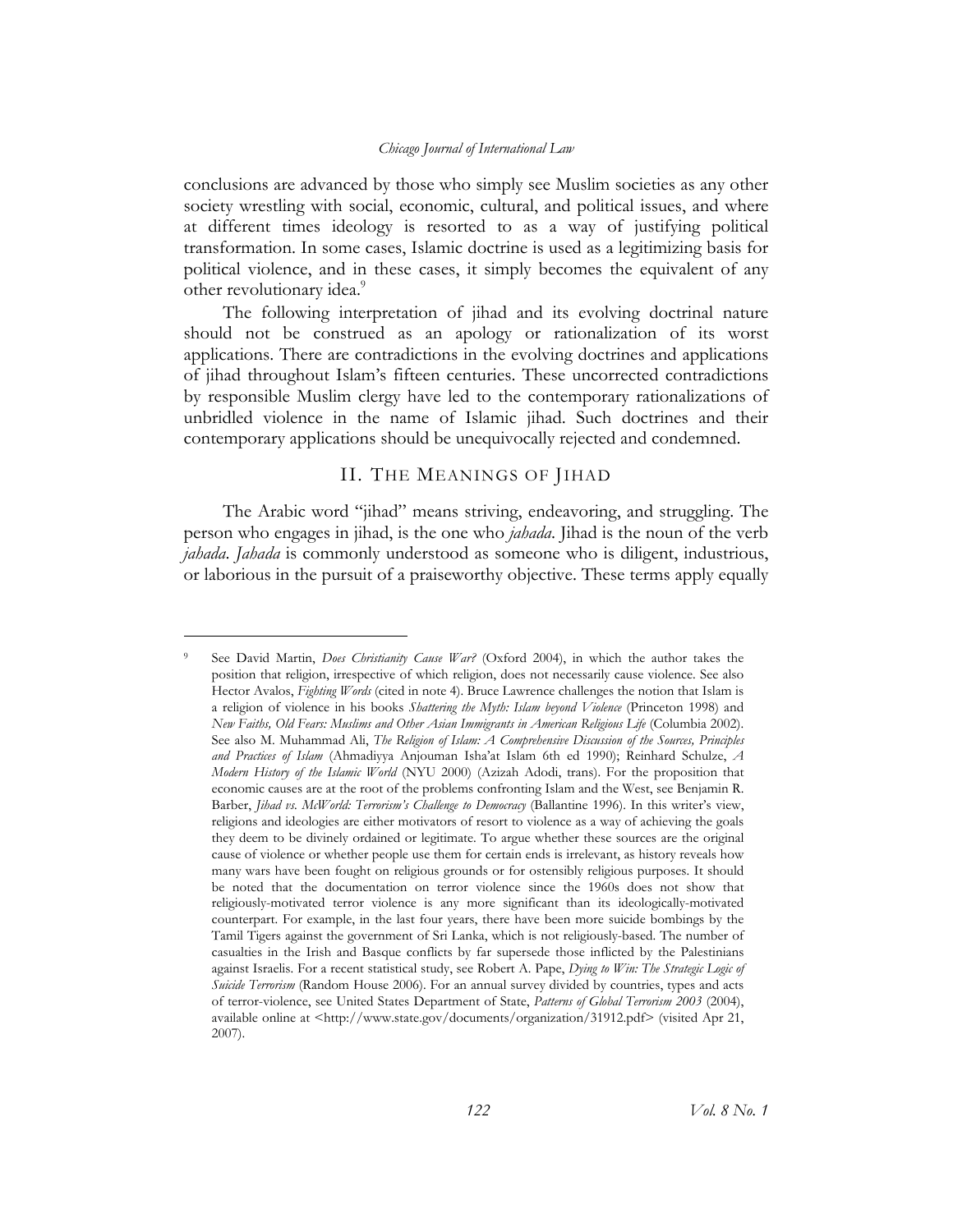to spiritual, intellectual, and physical endeavors, $^{10}$  but reflect a higher purpose in the pursuit of the undertaking. Thus, the value-oriented goal of the undertaking is its moral content.

The verb *ijtihad* means the process of engaging in a diligent, industrious, and laborious endeavor. But it has acquired, since early Islam, an essentially theological significance because it applied to the intellectual process of developing an interpretation concerning a particular problem for which the Shari'ah does not have an explicit answer.<sup>11</sup> As to the *mujtahid*, it is the person who engages in intellectual *ijtihad*.

In the pre-Islamic period of the *jahiliyya*, the words jihad, *mujahid* (the one who actively struggles), and *mujtahid* were commonly used for physical and intellectual endeavors not necessarily associated with war-making, though in time the former became just that. For the *jahiliyya* Arabs, war was permissible as an extension of political and other tribal goals except when war was a breach of treaty or other tribal and customary obligations.[12](#page-4-2) However, *jahiliyya* Arabs had a customary code of conduct in war much like what developed over a millennium later in Europe's middle ages, namely, the codes of chivalry.<sup>13</sup> Arab warriors were not to kill non-combatants, which included women, children, and the aged, as well as the wounded and the sick if they asked to be spared death. The custom that Arab Muslims of the Peninsula inherited from *jahiliyya* Arabs became part of Muslim law of conduct in warfare and jihad.<sup>[14](#page-4-4)</sup>

<span id="page-4-0"></span><sup>10</sup> For the various meanings of jihad, see *Lisan al-Arab lil-Imam al-'Alama Ibn Man Dhur* (Cairo: Dar Al-Hadith 2d ed 2003), an Arabic language dictionary and encyclopedia. The original work was published in twenty volumes between 1305–1307 AH. "AH" refers to *Anno Hajira*, and 1 AH corresponds to the year 622 CE, which is the year of the Prophet's flight from Makkah to Medina.

<span id="page-4-1"></span><sup>11</sup> The linguistic meaning is discussed in the preceding text of this section. For the legal meaning, see M. Cherif Bassiouni and Gamal M. Badr, *The Shari'ah: Sources, Interpretation, and Rule-Making*, 1 UCLA J Islamic & Near E L 135 (2002); Wael B. Hallaq, *A History of Islamic Legal Theories* (Cambridge 1997).

<span id="page-4-2"></span><sup>12</sup> Centuries later, Carl Von Clausewitz described war as a continuation of politics by other means. Carl Von Clausewitz, 1 *On War* 119 (Penguin 1982). It was not until 1928 that fifty-four states signed the Kellogg-Briand Pact on Renunciation of War (1928) 94 LNTS 57, available online at <http://www.yale.edu/lawweb/avalon/imt/kbpact.htm> (visited Apr 21, 2007). Thus, the position of the *jahiliyya* Arabs reflected the customary practice of states up to 1928 CE.

<span id="page-4-3"></span><sup>13</sup> See Maurice Keen, *The Laws of War in the Late Middle-Ages* 2–3, 19–22 (Routledge 1965).

<span id="page-4-4"></span><sup>14</sup> See Majid Khadduri, *War and Peace in the Law of Islam* (Johns Hopkins 1955); Muhammad ibn al-Hasan Shaybani, *The Islamic Law of Nations: Shaybani's Siyyar* (Johns Hopkins 1966) (Majid Khadduri, trans). These works are based on those of the twelfth century Muslim jurist Al-Shaybani, who documented the law and practice of Muslims during armed conflicts. It was not until the late 1800s that some of these Muslim rules of warfare became part of what is now international humanitarian law. See generally M. Cherif Bassiouni, ed, *A Manual on International Humanitarian Law and Arms Control Agreements* (Transnational 2000). Muslims, like other groups including those in contemporary times, have not always followed these rules in their practices. Human nature being what it is, people do not always rise to their best possible levels.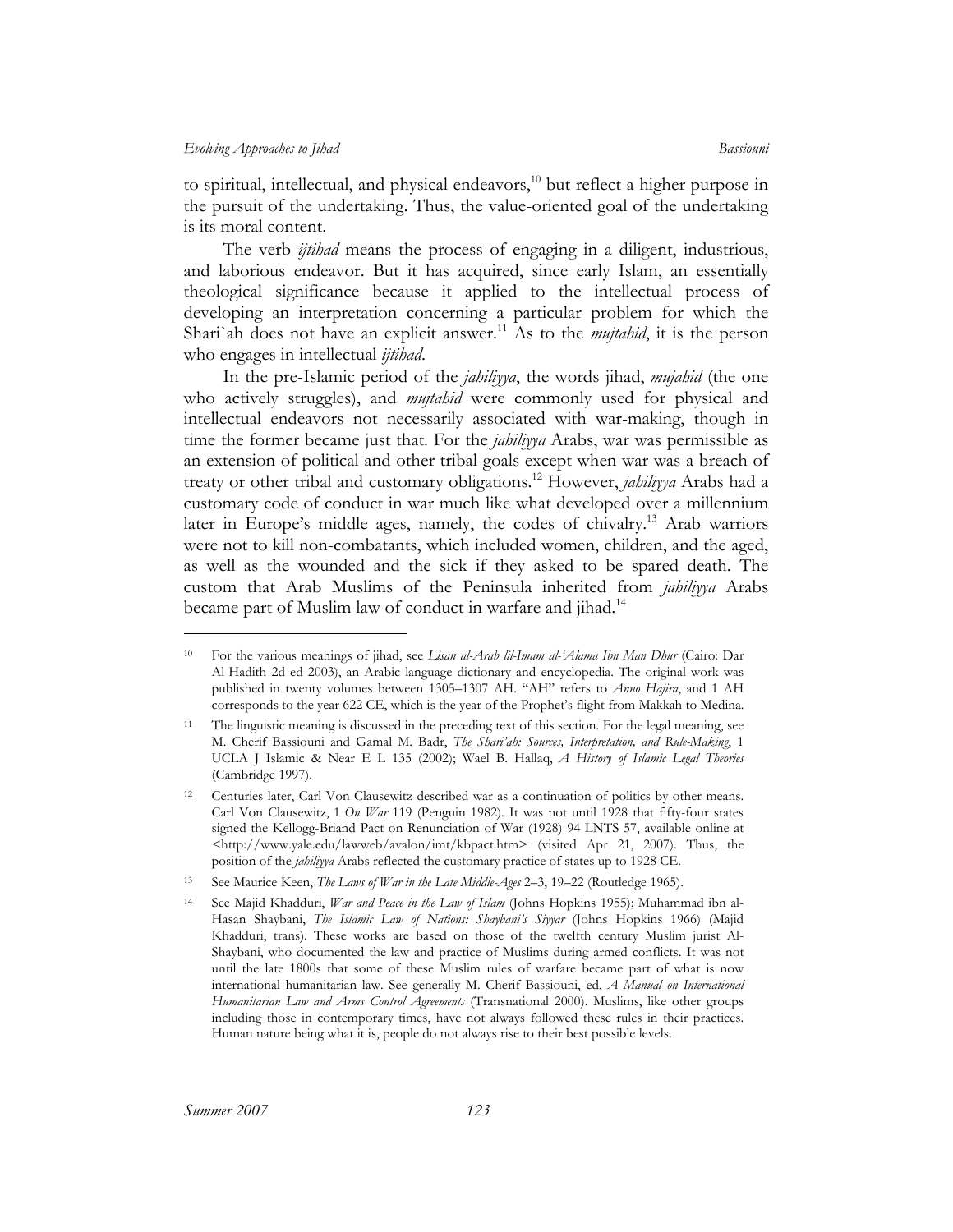The common usage meaning of words relating to jihad started to change after the Revelations and particularly during the Prophet's lifetime as he was confronted by the enemies of Islam while seeking to establish a Muslim state. The earlier period of Islam in Makkah (613–622 CE), before the Prophet and his followers' migration to Madinah (622 CE), was essentially a period in which Muslim converts stoically withstood the Makkans' pressures and persecutions. Thus, the term jihad essentially connoted the steadfast spiritual struggle in upholding the newly-acquired faith. The Qur'an, which was revealed between 610 and 632 CE in Makkah and Madinah (with a few exceptions in locations between these two cities), contains several references to jihad—some of which have the distinct meaning of war-like activities in defense of the faith. During the first twenty-two years of Islam, the military dimension of jihad meant resistance to aggression, in other words, self-defense.<sup>15</sup> Nevertheless, the spiritual aspects of jihad were prevalent, particularly as practiced by the early Makkan Muslims between 610 and 622 CE. This spiritual dimension was reflected in a *hadith* of the Prophet who, after returning from the battle of Badr,<sup>16</sup> referred to war as the smaller jihad, in contrast to the struggle against oneself for goodness and piety, referred to as jihad *ul-nafs*—the greater jihad[.17](#page-5-2) 

Over the last fourteen centuries, *fiqh* (doctrine) did not elaborate much on the Prophet's *hadith*, which focused on the non-spiritual aspects of jihad *ul-nafs* (the struggle against self). The reason may well be that this spiritual aspect of jihad, which the Prophet considered the greater one, is self-evident, and thus needed no elaboration. Indeed, much of the Qur'an and the *hadith* deal with how to reach a higher spiritual plane through *iman* (faith), '*aqida* (belief), and *taqwa*  (piety). Conversely, the struggle against non-believers in the early days of Islam, who either wanted to crush Islam (as the Makkans) or simply oppose it, needed a doctrinal basis for the armed struggle facing the Muslims. Various doctrines developed as to when resort to the use of force could be considered jihad and

<span id="page-5-0"></span><sup>15</sup> See Hilmi Zawati, *Is Jihad a Just War? War, Peace and Human Rights under Islamic and Public International Law* 29–30 (Edwin Mellen 2001).

<span id="page-5-1"></span><sup>16</sup> For a general discussion of the Battle of Badr, see *Battle of Badr*, available online at <http://en.wikipedia.org/wiki/Battle\_of\_Badr> (visited Apr 21, 2007); *Battle of Badr,* available online at <http://www.al-islam.org/history/history/badr.html> (visited Apr 21, 2007). It should be noted that during the Madinah era, on instructions of the Prophet, Muslim troops disrupted East/West caravans going to and from Makkah. The purpose was to cause the Makkans to heed the demands of Muhammad as the leader of the new Muslim community. This can be considered a form of provocation, which undermines the validity of the self-defense claim against the attack of the Makkans.

<span id="page-5-2"></span><sup>17</sup> This *hadith* is found in many sources but it is considered "weak" by many scholars because of its questionable chain of transmission to the Prophet. However, it is frequently referred to in several scholarly works in Arabic, including Ibn Taymiyya, *Majmou' al-Fatawa*; Al-Zayla'I, *Takhrij al-Kashaf*; and Ibn Hagar al-Askalani, *Al-Kafi al-Shaf*.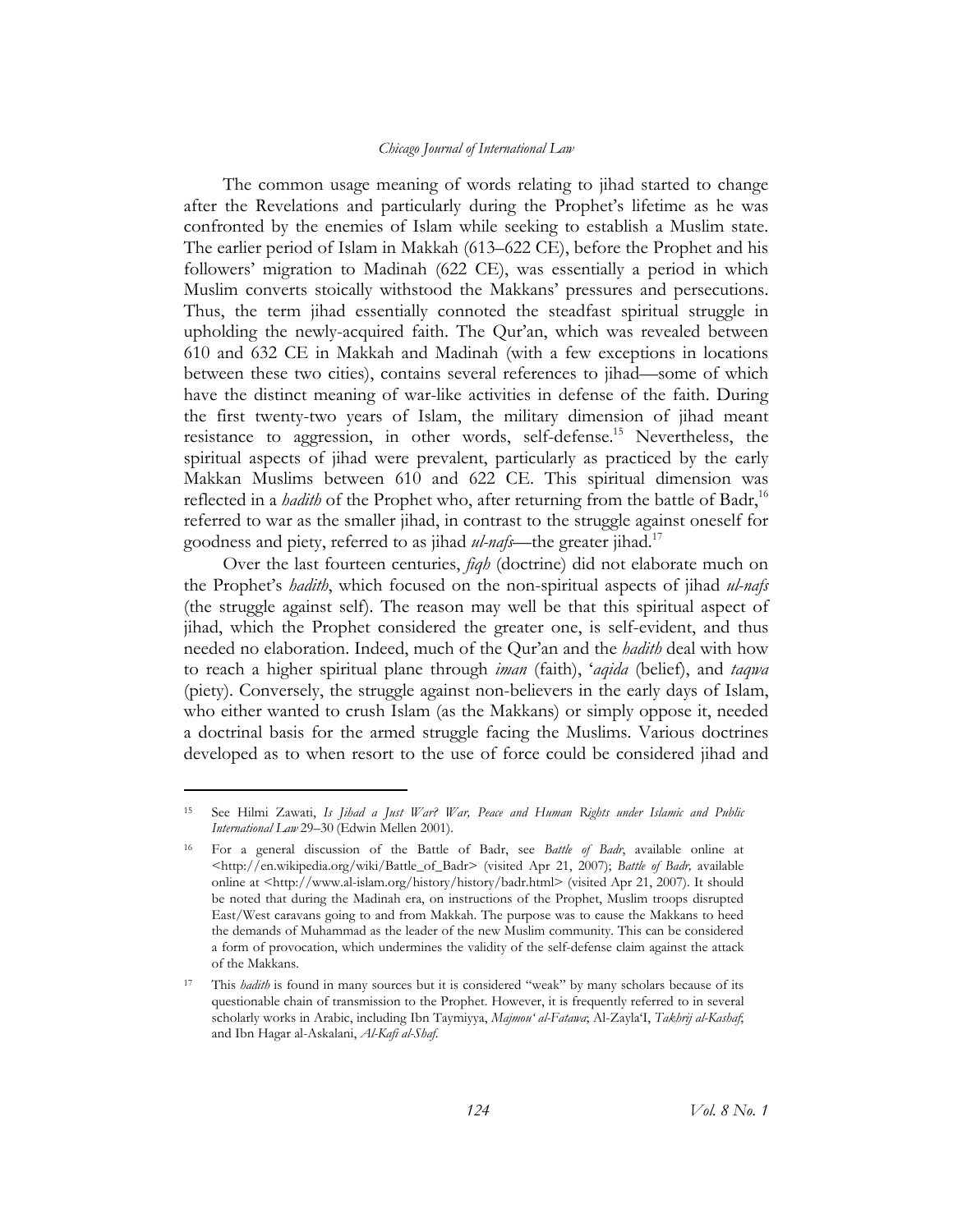when it could not, and also against whom it is permitted.<sup>18</sup> Doctrine also discussed how to deal with apostates, polytheists, and others who opposed Islam, as well as those who undermined it from within, whom the Qur'an refers to as the "hypocrites" (*al-munafiqun*).<sup>19</sup> It is significant to note that all doctrinal discussions of jihad distinguish its meaning as a struggle in the military sense from its meaning of the personal, spiritual, and moral struggle for the attainment of Islam's spiritual ends. However, strong revisionist doctrinal trends started to become evident after the Prophet's death in 632 CE.

During the Prophet's time, the Qur'an's revelations mentioning jihad were essentially found in twenty-four verses. Most of the verses, quoted below, urge a more spiritual and non-violent aspect of the concept of jihad. Most of the Qur'an's exhortations are to being steadfast in the faith, to sacrifice for the faith, to migrate from Makkah to Madinah, and to peacefully propagate the faith. Several verses specifically refer to personal and financial sacrifices. In comparison to the above-mentioned spiritual exhortations, a few verses specifically address jihad as armed resistance to the enemies of Islam. Resort to use of force as part of jihad was, however, always contemplated.

The verses quoted below in their entirety are intended to give the reader a better feeling of the Divine message than what this writer may convey. The reader will also note a change in tone and content between the Madinah-revealed verses and the subsequent Makkah-revealed ones.

The following Madinah-revealed verses balance personal sacrifice and fighting in self-defense.

*Surat al-Baqarah*: Those who believed and those who suffered exile and fought [and strove and struggled] in the path of Allah—they have the hope of the Mercy of Allah: And Allah is Oft-forgiving, Most Merciful.[20](#page-6-2) 

*Surat al-Nisa'*: Not equal are those believers who sit [at home] and receive no hurt, and those who strive and fight in the cause of Allah with their goods and their persons. Allah hath granted a grade higher to those who strive and fight with their goods and persons than to those who sit [at home]. Unto all

<span id="page-6-0"></span><sup>18</sup> For a synthetic, comprehensive survey, see Rudolph Peters, *Jihad in Classical and Modern Islam* (Markus Wiener 1996). See also Reuven Firestone, *Jihad: The Origin of Holy War in Islam* (Oxford 1999).

<span id="page-6-1"></span><sup>19</sup> The Qur'an has a chapter entitled *Surat al-Munafiqun*, no 63, which urges not only caution but strong opposition to the hypocrites. See also the chapter entitled *Surat al-Ta*h*rim*, 66:9 ("O Prophet! Strive hard against the Unbelievers and the Hypocrites, and be firm against them. Their abode is Hell, an evil refuge [indeed].") The Qur'anic verses cited in this Article were translated by Adbullah Yusuf Ali. See Abdullah Yusuf Ali, *The Meaning of the Holy Quar'an* (Amana 2004), or by this author, as noted in the text.

<span id="page-6-2"></span><sup>20</sup> Qur'an 2:218.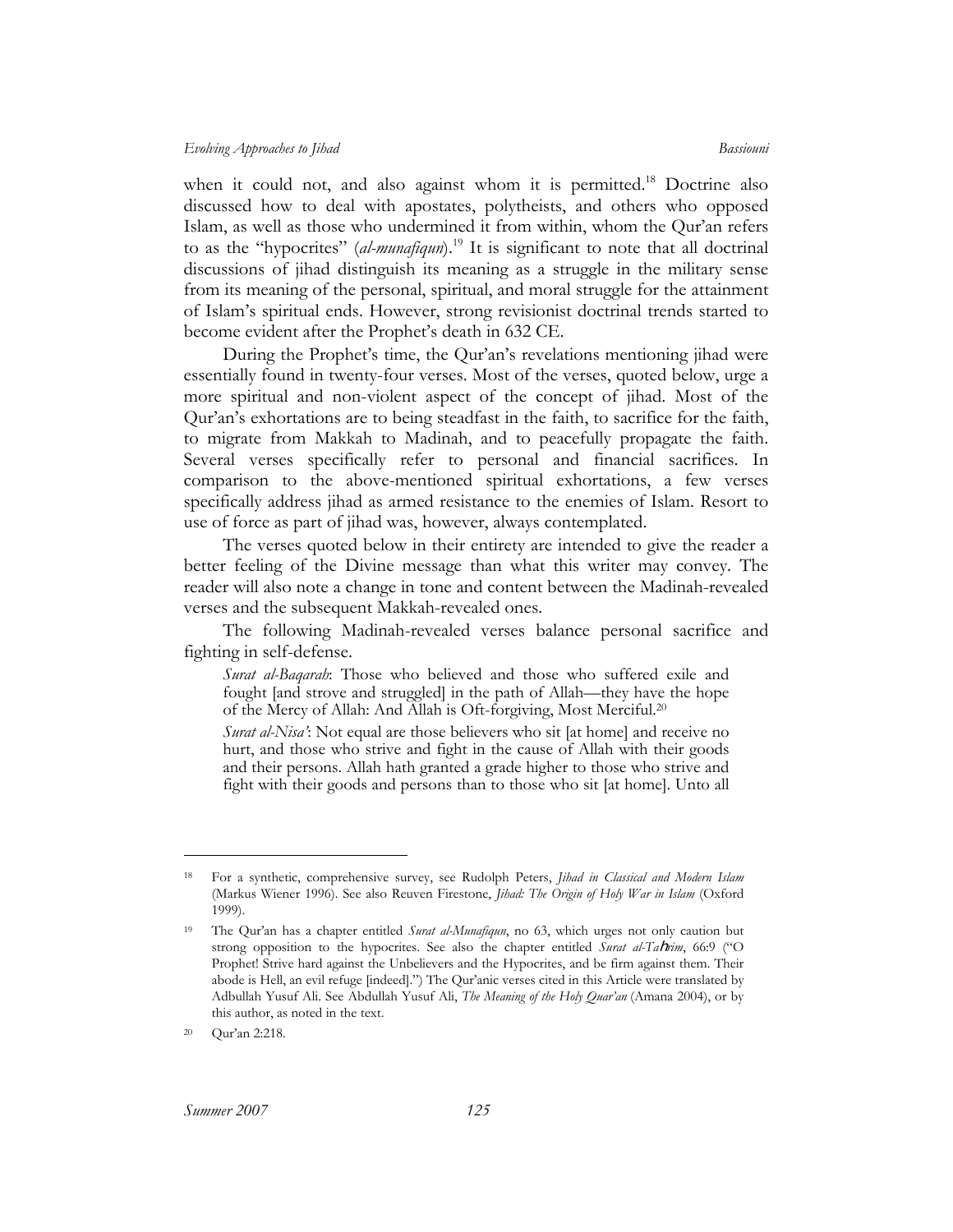[in Faith] Hath Allah promised good: But those who strive and fight Hath He distinguished above those who sit [at home] by a special reward.[21](#page-7-0) 

*Surat al-Ma'idah*: O ye who believe! Do your duty to Allah, seek the means of approach unto Him, and strive with might and main in his cause: that ye may prosper  $\dots$  .<sup>22</sup> O ye who believe! if any from among you turn back from his Faith, soon will Allah produce a people whom He will love as they will love Him,- lowly with the believers, mighty against the rejecters, fighting in the way [service] of Allah, and never afraid of the reproaches of such as find fault. That is the grace of Allah, which He will bestow on whom He pleaseth. And Allah encompasseth all, and He knoweth all things.[23](#page-7-2) 

*Surat al-Anfal*: Those who believed, and adopted exile, and fought for the Faith, with their property and their persons, in the cause of Allah, as well as those who gave [them] asylum and aid, these are [all] friends and protectors, one of another. As to those who believed but came not into exile, ye owe no duty of protection to them until they come into exile; but if they seek your aid in religion, it is your duty to help them, except against a people with whom ye have a treaty of mutual alliance. And [remember] Allah seeth all that ye do[.24](#page-7-3) 

*Surat al-Tawbah*: Do ye make the giving of drink to pilgrims, or the maintenance of the Sacred Mosque, equal to [the pious service of] those who believe in Allah and the Last Day, and strive with might and main in the cause of Allah? They are not comparable in the sight of Allah: and Allah guides not those who do wrong . . . . [25](#page-7-4) Those who believe, and suffer exile and strive with might and main, in Allah's cause, with their goods and their persons, have the highest rank in the sight of Allah: they are the people who will achieve [salvation] . . . .<sup>26</sup> Say: If it be that your fathers, your sons, your brothers, your mates, or your kindred; the wealth that ye have gained; the commerce in which ye fear a decline: or the dwellings in which ye delight are dearer to you than Allah, or His Messenger, or the striving in His cause; then wait until Allah brings about His decision: and Allah guides not the rebellious . . . [.27](#page-7-6) Those who believe in Allah and the Last Day ask thee for no exemption from fighting with their goods and persons. And Allah knoweth well those who do their duty . . . .<sup>28</sup> O Prophet! Strive hard against the unbelievers and the Hypocrites, and be firm against them. Their abode is Hell,an evil refuge indeed[.29](#page-7-8) 

<span id="page-7-0"></span><sup>21</sup> Id at 4:95.

<span id="page-7-1"></span><sup>22</sup> Id at 5:35.

<span id="page-7-2"></span><sup>23</sup> Id at 5:54.

<span id="page-7-3"></span><sup>24</sup> Id at 8:72.

<span id="page-7-4"></span><sup>25</sup> Id at 9:19.

<span id="page-7-5"></span><sup>26</sup> Id at 9:20.

<span id="page-7-6"></span><sup>27</sup> Id at 9:24.

<span id="page-7-7"></span><sup>28</sup> Id at 9:44.

<span id="page-7-8"></span><sup>29</sup> Id at 9:73.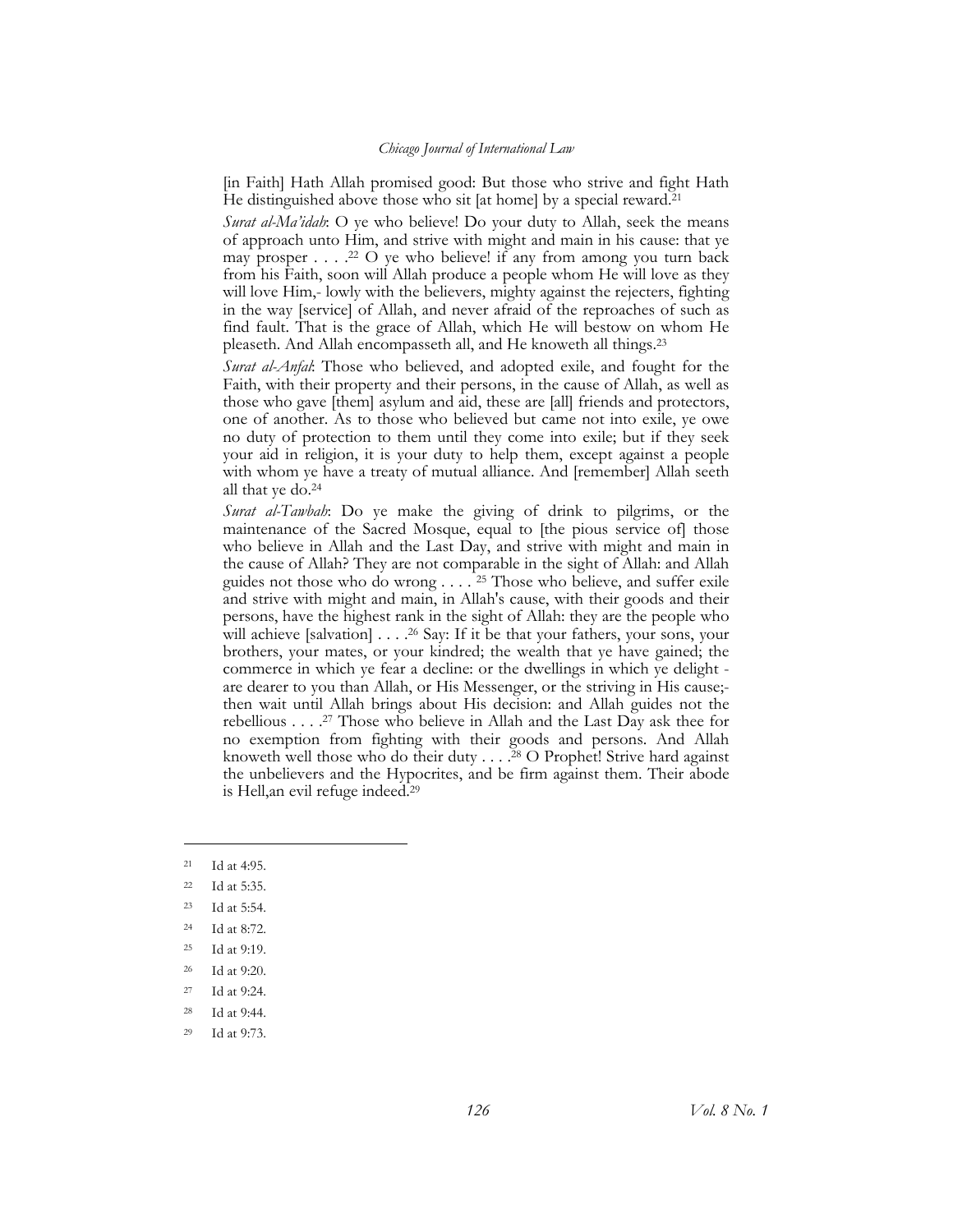*Surat al-Hajj*: And strive in His cause as ye ought to strive, [with sincerity and under discipline]. He has chosen you, and has imposed no difficulties on you in religion; it is the cult of your father Abraham. It is He Who has named you Muslims, both before and in this [Revelation]; that the Messenger may be a witness for you, and ye be witnesses for mankind! So establish regular Prayer, give regular Charity, and hold fast to Allah! He is your Protector - the Best to protect and the Best to help! [30](#page-8-0) 

*Surat al-Hujurat*: Only those are Believers who have believed in Allah and His Messenger, and have never since doubted, but have striven with their belongings and their persons in the Cause of Allah: Such are the sincere ones[.31](#page-8-1)

*Surat al-Mumtahinah*: O ye who believe! Take not my enemies and yours as friends [or protectors],- offering them [your] love, even though they have rejected the Truth that has come to you, and have [on the contrary] driven out the Prophet and yourselves [from your homes], [simply] because ye believe in Allah your Lord! If ye have come out to strive in My Way and to seek My Good Pleasure, [take them not as friends], holding secret converse of love [and friendship] with them: for I know full well all that ye conceal and all that ye reveal. And any of you that does this has strayed from the Straight Path.[32](#page-8-2) 

The chapters revealed in Makkah have a different content and tone. They are less conciliatory and more directive toward violent action. They include the following:

*Surat al-Furqan*: Therefore listen not to the Unbelievers, but strive against them with the utmost strenuousness, with the [Qur'an].[33](#page-8-3) 

*Surat al-Ankabut:* And if any [of you] strive, they do so for their own souls: for Allah is free of all needs from all creation . . . [.34](#page-8-4) And those who strive in Our [cause], We will certainly guide them to our Paths: For verily Allah is with those who do right.<sup>35</sup>

*Surat al-Saff:* That ye believe in Allah and His Messenger, and that ye strive [your utmost] in the Cause of Allah, with your property and your persons: That will be best for you, if ye but knew![36](#page-8-6) 

The verses revealed in Madinah were conciliatory because that was the critical time when Islam's candle was flickering and could have easily been snuffed out by the enemies of Islam. That was the time that required jihad in all of its meanings and by all Muslims. It required: migrating from Makkah to

<span id="page-8-0"></span><sup>30</sup> Id at 22:78.

<span id="page-8-1"></span><sup>31</sup> Id at 49:15.

<span id="page-8-2"></span><sup>32</sup> Id at 60:1.

<span id="page-8-3"></span><sup>33</sup> Id at 25:52.

<span id="page-8-4"></span><sup>34</sup> Id at 29:6.

<span id="page-8-5"></span><sup>35</sup> Id at 29:69.

<span id="page-8-6"></span><sup>36</sup> Id at 69:11.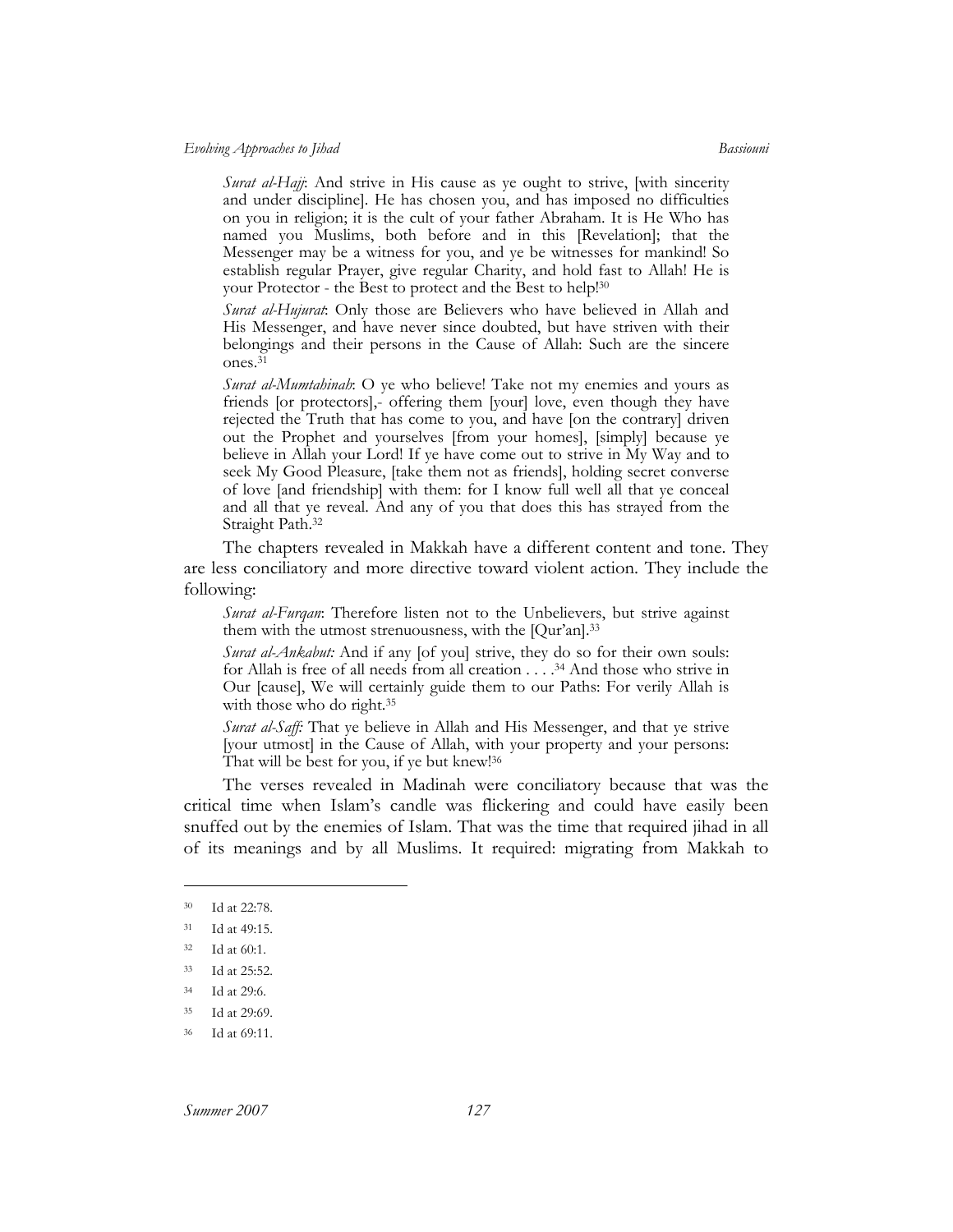Madinah, while leaving behind tribal affiliation, family, work, house, and fortune; the inhabitants of Madinah to share their property with those who migrated from Makkah and other places; Muslims to share what they had with new converts, proselytize, and set good examples; and ultimately fighting in selfdefense for survival. But this was also why later exegetes deemed the verses referring to that period as being superseded by the subsequent Makkan verses.<sup>37</sup> In the case of jihad, the revelations subsequent in time do not state that they supersede or abrogate prior ones, though admittedly they leave room for such an interpretation.

The Qur'an in connection with jihad refers to *qital* (fighting) against the unbelievers.<sup>38</sup> The two issues debated by exegetes are whether Muslims are to fight unbelievers at any and all times save for when there is a truce or a treaty, or only in self-defense; and, whether this is a permanent injunction. The following verses are used by some interpreters of the Qur'an to support this proposition that fighting the unbelievers, meaning all non-Muslims with whom there is no truce or treaty, is a permanent undertaking for all Muslims. These verses are:

*Surat al-Baqarah*: Fight in the cause of Allah those who fight you, but do not transgress limits; for Allah loveth not transgressors . . . [.39](#page-9-2) And fight them on until there is no more Tumult or oppression, and there prevail justice and faith in Allah; but if they cease, Let there be no hostility except to those who practice oppression. [40](#page-9-3) 

<span id="page-9-0"></span><sup>37</sup> There is a substantial debate among Shari`ah scholars as to a doctrine called *naskh* (repudiation). Essentially, it argues that certain verses were revealed for a given purpose and that they are linked to their intended purpose. Thus, they conclude, that revelations subsequent in time implicitly abrogate the former ones. Some scholars, with whom this writer agrees, reject the doctrine of abrogation because God, given His unique characteristics, cannot be deemed by humans to have implicitly abrogated what He has revealed. Instead, only superseding revelations can explicitly do that. Concerning abrogation, it is important to note that the Qur'an is specific as to when a revelation abrogates a prior revelation. Qur'an 2:106 ("None of Our revelations do We abrogate or cause to be forgotten, but We substitute something better or similar: Knowest thou not that Allah Hath power over all things?"). Some exegetes view this as referring mostly to prior revelations made in connection with Judaism and Christianity, but it also applies to Qur'anic revelations. A better approach to the problem of *naskh* is to consider subsequent revelations as superseding. This leaves the preceding revelations as having historic relevance and also as bearing on interpretation with respect to subsequent revelations.

<span id="page-9-1"></span><sup>38</sup> Qur'an 22:39 ("To those against whom war is made, permission is given (to fight), because they are wronged; and verily, Allah is most powerful for their aid."). See also id at 3:157–158, 169–172, 9:81–82, 48:16. The verses apply to jihad with practical specificity. See id at 9:91 (exempting certain persons from military action); id at 2:217 (prohibiting war during the holy month of Ramadan); id at 2:191 (prohibiting war in the holy territory of Makkah); id at 47:4 (addressing prisoners of war who are to be treated humanely); id at 9:6 (urging respect for safe-conduct); and id at 8:61 (respecting a truce).

<span id="page-9-2"></span>Id at 2:190.

<span id="page-9-3"></span><sup>40</sup> Id at 2:193.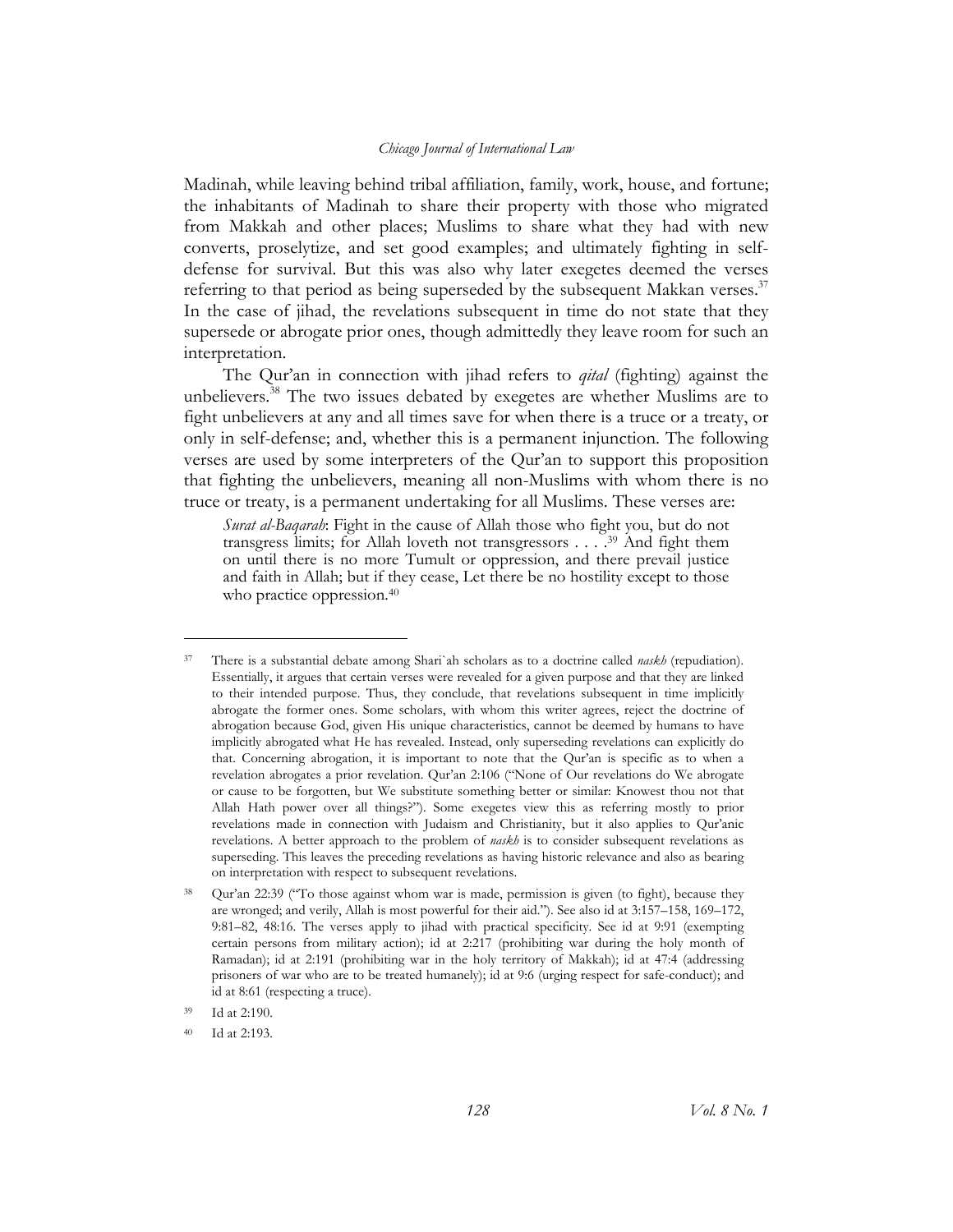*Evolving Approaches to Jihad Bassiouni* 

*Surat al-Anfal*: And fight them on until there is no more tumult or oppression, and there prevail justice and faith in Allah altogether and everywhere; but if they cease, verily Allah doth see all that they do.<sup>41</sup>

*Surat al-Tawbah*: But when the forbidden months are past, then fight and slay the Pagans wherever ye find them, an seize them, beleaguer them, and lie in wait for them in every stratagem (of war); but if they repent, and establish regular prayers and practice regular charity, then open the way for them: for Allah is Oft-forgiving, Most Merciful . . . .[42](#page-10-1) But if they violate their oaths after their covenant, and taunt you for your Faith, fight ye the chiefs of Unfaith: for their oaths are nothing to them: that thus they may be restrained . . . . [43](#page-10-2) Fight those who believe not in Allah nor the Last Day, nor hold that forbidden which hath been forbidden by Allah and His Messenger, nor acknowledge the religion of Truth, (even if they are) of the People of the Book, until they pay the Jizya with willing submission, and feel themselves subdued[.44](#page-10-3) 

These verses are relied upon by some interpreters of the Qur'an to have "abrogated" the earlier Madinah verses quoted above.<sup>45</sup>

The more warlike interpretations of jihad in the Makkan revelations are more consonant with the Arab *jahiliyya* custom of war described above than with the spirit of peace, tolerance, and goodness reflected elsewhere in the Qur'an. It is also these interpretations that are relied upon by contemporary political jihadist groups.[46](#page-10-5) 

As stated above, the distinctive characteristic of armed jihad at the Prophet's time was self-defense. This was particularly evident in the battles of Badr (624 CE) and Uhud (625 CE), where the Muslims were attacked by superior forces, as well as in other battles.<sup>47</sup> But when the Muslims under the Prophet attacked Makkah in 630 CE, it was not for self-defense but to take

<span id="page-10-0"></span><sup>41</sup> Id at 8:39.

<span id="page-10-1"></span><sup>42</sup> Id at 9:5.

<span id="page-10-2"></span><sup>43</sup> Id at 9:12.

<span id="page-10-3"></span><sup>44</sup> Id at 9:29.

<span id="page-10-4"></span><sup>45</sup> See, for example, Peters, *Jihad in Classical and Modern Islam* (cited in note 18). As stated in note 37, this writer does not agree with the classical views on *naskh*.

<span id="page-10-5"></span><sup>46</sup> See note 50. These sources describe the contemporary approaches to Islamic-based political doctrines—some of them rely on interpretation of jihad in a way that makes it closer to the *jahiliyya* concept of war than to the just war/self-defense of early Islam.

<span id="page-10-6"></span><sup>47</sup> There were other battles such as: al-Ahzab (626 CE); Khaibar (628 CE); Tabuk (630 CE); Mu'tha (629 CE); Hunain (630 CE); Quraizah (627 CE); and al-Mutaliq (627 CE). The Battles of Badr, Uhud, al-Ahz*a*b, and Hunain are mentioned in the Qur'an. See, for example, *Surat al-Nisa'* 4:88, *Surat Al Imran* 3:122, 137–141; *Surat al-Ahzab* 33:23; *Surat al-Tin* 95:26, 26; *Surat al-Nasr* 110:1–3. See also note 16.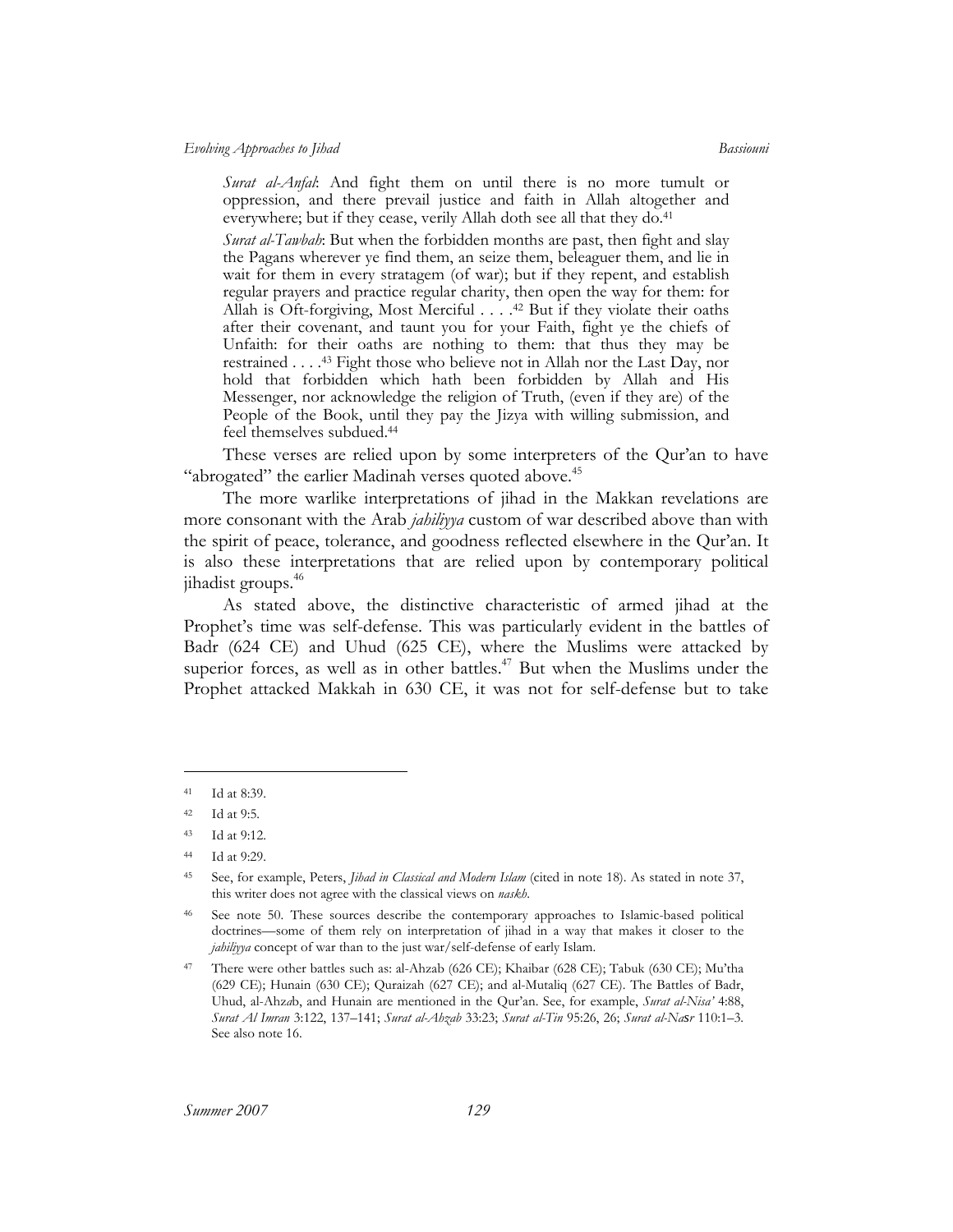control of the *Kaaba*.<sup>48</sup> Justified as this may have been, it was not self-defense.<sup>49</sup> Thereafter, jihad was used as a basis for conquest.

During Islam's post-Prophet period and until the end of the Ottoman Empire after WWI, jihad was mainly used in support of conquests and internal power struggles within the Muslim nation. In the last half-century it ceased to be a state doctrine and became the new legitimizing doctrine for non-state actors in search of a revolutionary doctrine for regime-change. $50$ 

# III. DOCTRINAL EMPHASIS ON THE ARMED STRUGGLE ASPECT OF JIHAD

As stated above, warlike jihad originated as self-defense. When the Prophet and his followers were forced to leave Makkah (622 CE), they were attacked by non-Muslims, and a verse of the Qur'an was revealed about the right to selfdefense against aggression: "Sanction is given unto those who fight because they have been wronged."<sup>51</sup> Later, the Qur'an was more explicit:

*Surat al-Baqarah*: Fight in the way of God against those who fight against you, *but do not begin hostilities for God does not love aggression*. And slay them wherever you find them [the aggressors], and drive them out of their places whence they drove you out, for persecution is worse than slaughter. And fight not with them in the Inviolable Place of Worship until they attack you, then slay them. Such is the reward of disbelievers[.52](#page-11-4) 

<span id="page-11-0"></span>The *Kaaba* is Islam's holiest place. It is where Abraham built the first house of worship of the One and Only God, and where Abraham was ready to sacrifice his first-born, Isamil (Ishmael) which God redeemed with a ram (or sheep). See Reuven Firestone, *Journeys in Holy Lands: The Evolution of the Abraham-Ishmael Legends in Islamic Exegesis* (SUNY 1990).

<span id="page-11-1"></span><sup>49</sup> For background information on the conquest of Makkah, see *Conquest of Mecca*, available online at <http://en.wikipedia.org/wiki/Conquest\_of\_Mecca> (visited Apr 21, 2007); *Conquest of Makkah*, available online at <http://www.usc.edu/dept/MSA/fundamentals/pillars/fasting/tajuddin/ fast\_76.html> (visited Apr 21, 2007); *The Conquest of Makkah,* available online at <http://www.witness-pioneer.org/vil/Books/MH\_LM/conquest\_of\_makkah.htm> (visited Apr 21, 2007); *The Conquest of Makkah,* available online at <http://alislaah3.tripod.com/ alislaah/id15.html> (visited Apr 21, 2007).

<span id="page-11-2"></span><sup>50</sup> See generally Khaled Abou el Fadl, *The Great Theft: Wrestling Islam from the Extremists* (Harper 2005); Mark Huband, *Warriors of the Prophet: The Struggle for Islam* (Westview 1999); Fawaz A. Gerges, *The Far Enemy: Why Jihad Went Global* (Cambridge 2005); Oliver Roy, *Globalized Islam: The Search for a New Ummah* (Columbia 2004); Gilles Kepel, *Jihad: The Trail of Political Islam* (Harvard 2002); Roy Mottahedeh, *The Mantle of the Prophet: Religion and Politics in Iran* (Simon & Schuster 1985) (does not speak of jihad); John J. Donohue and John L. Esposito, eds, *Islam in Transition: Muslim Perspectives* (Oxford 1982); Hamid Enayat, *Modern Islamic Political Thought* (Islamic Book Trust 2001).

<span id="page-11-3"></span><sup>51</sup> Qur'an 22:39 (author's translation).

<span id="page-11-4"></span><sup>52</sup> Qur'an 2:191–92 (emphasis added) (author's translation, revealed in Madinah). Madinah or al-Madinah is the city to which the Prophet migrated. While there for three years, a number of verses of the Qur'an were revealed to him. Nearly all other verses were revealed in the city of Makkah.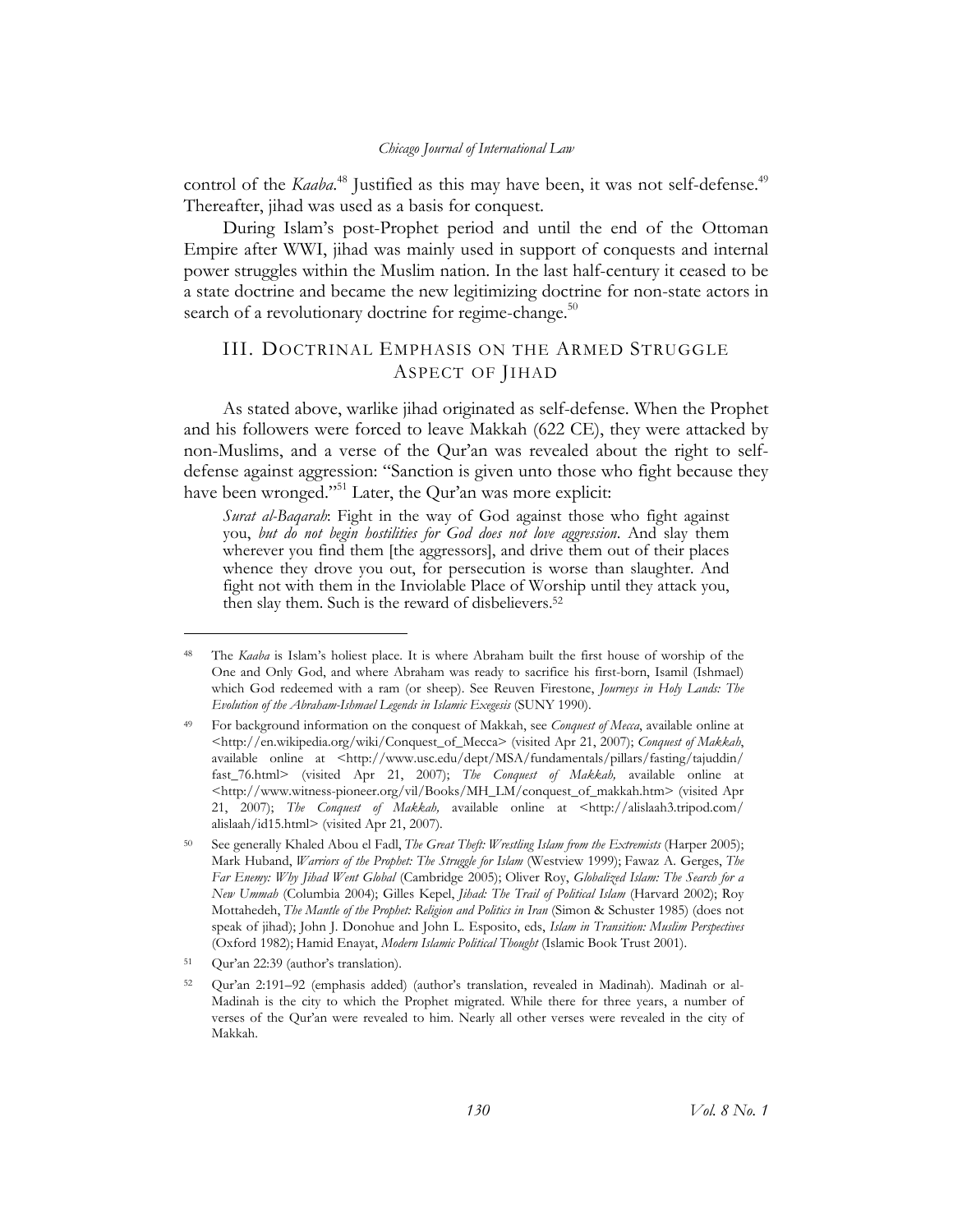The Qur'an further states that "if they incline to peace, incline then also to  $it. "53"$ 

The *ahadith* (plural of *hadith)* also contain many references to jihad as a military concept, though none advocate aggressive violence.<sup>54</sup> Most of these reported *ahadith* reiterate the same concept, namely, that it is a great virtue to fight for Islam and that such persons who do will be rewarded with heavenly graces.

Muslim scholars—from earlier periods of Islam<sup>55</sup> up to and including our contemporary era—have given disproportionate emphasis to the warlike, rather than the spiritual and social, aspects of jihad. The reasons for this emphasis are the interpretations given in the Qur'an and the *hadith*'s references to jihad, which lent themselves to more expansive interpretations than the ones given by the

<span id="page-12-0"></span><sup>53</sup> Id at 8:61.

<span id="page-12-1"></span><sup>54</sup> See Sahih al-Bukhari, *hadith* numbers 25, 35, 506, 919, 1385, 1433, 1434, 1746, 1783, 2386, 2590, 2598, 2599, 2600, 2601, 2613, 2636, 2643, 2645, 2646, 2662, 2670, 2671, 2685, 2686, 2687, 2688, 2702, 2766, 2775, 2806, 2869, 2875, 2910, 2970, 3397, 3417, 3539, 3639, 3653, 3824, 3997, 3998, 3999, 4001, 4188, 4189, 5585, 5587, 6735, 6976, 6982, 7052. The complete record of the Sunnah was compiled by Ishaq ibn Yassar 136 years after the death of the Prophet in 11 AH. The most reliable sources of the Sunnah are Iman al-Nawawi, ed, *Muhammad ibn Isma'il ibn Ibrahim al-Mughira al-Ja'fi al-Bukhari* (Sahih al-Bukhari 1924), and Muslim ibn al-Hajjaj al-Qushayri, *Sahih Muslim* (Baker and Taylor 1971) (Abdul Hamid Siddiqui, trans). Bukhari and Muslim, who were contemporaries, died in 257 AH and 261 AH, respectively, and their works have endured the passage of time. Bukhari notes that there is agreement concerning the 7,275 *hadith* contained in his *sahih*, but that, because of repetition and overlaps, there are actually only 2,762 separate *hadith*. For a complete collection of Sahih Al-Bukhari, see University of Southern California Compendium of Muslim Texts, available online at <http://www.usc.edu/dept/MSA/ fundamentals/hadithsunnah/bukhari/> (visited Apr 21, 2007). At that time, there were as many as 200,000 alleged *hadith* in circulation. The debate over what *hadith* are *sahih*, meaning true, is as extensive as the one over the interpretation of each *hadith*. The reconciliation of inconsistent and contradictory *hadith* is another complex issue; it is best addressed in Abd Allah ibn Muslim ibn Qutayba*, Ta'wil Mukhtalafat al-Hadith* (1936) (interpretation of differences in the *hadith*). For an analytical study on the technique of Sunnah interpretation, see Abu Ali Farisi, *Jawahir al-Usul, fi 'Ilm Hadith al-Rasul* (Cairo: Dar El Hekma 1973). See also Mohammed Hashim Kamali, *A Textbook of Hadith Scholars* (Islamic Found 2005).

<span id="page-12-2"></span><sup>55</sup> The first authority was Imam Malik (d 796). See Malik ibn Anas, *The First Formulation of Islamic Law* (Baker and Taylor 1989) (Aisha Abdurrahman Bewley, trans). He was followed by the most noted legal authority, Muhammad al-Shaybani (d 804), whose *Kitab al-Siyyar* codified the laws and customs of war in accordance to Shari`ah*.* His work was translated by Majid Khadduri in *The Islamic Law of Nations* (cited in note 14). See also Muhammad Hamidullah, *Muslim Conduct of State* (Lahore: Sh. Muhammad Ashraf 1961); Abdullah Mustafa L. Maraghi, *al-Ijtihad* (Cairo: Majallat al-Azhar 1996); and Mahmud Shaltut, *al-Qu'ran wa a l Qital* (The Qu'ran and War) (al-Nasirah: Matba`at al-Nasr wa-Maktab Ittihad al-Sharq 1948). This shortcoming is also apparent in the works of contemporary fundamentalist Muslim writers such as Abu'l Ala'al-Mawdudi (d 1976). For a contemporary critique, see M. Cherif Bassiouni, *A Search for Islamic Criminal Justice: An Emerging Trend in Muslim States*, in B. Stowasser, ed, *The Islamic Impulse* 244 (1983), reprinted in B. Stowasser, ed, *New Perspectives on Islam and Politics in the Middle East* 249 (1987).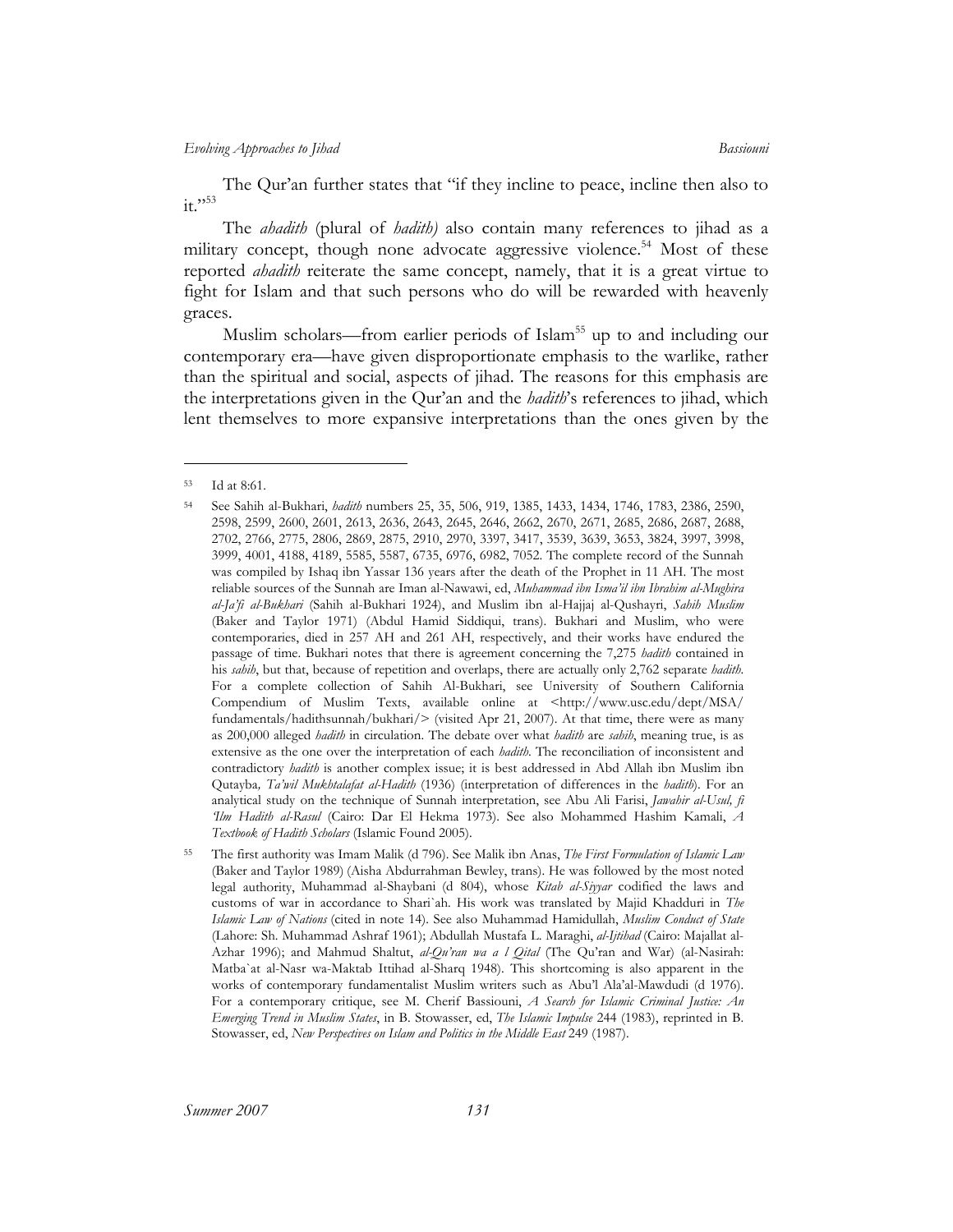exegetics of the Madinah era. Subsequent doctrinal approaches extrapolated from self-defense to pre-emptive self-defense, then to conquest, and then beyond that to violence in pursuit of regime-change.<sup>56</sup>

The early formative period of Islam—from 610 to 632 CE—was characterized by war between the Muslims and other tribes in the Arabian Peninsula. It was also a period during which Islam's survival as a religion and as an *ummah* (nation) was at stake. After the Prophet<sup>57</sup> established the *ummah* with its seat in Makkah in 630 CE, the distinction between *Dar el-Selm* (the land of peace) and *Dar el-Harb* (the land of war) was developed. *Dar el-Selm* was the territory controlled by Muslims or the territory where Muslims could freely practice and proselytize Islam. *Dar el-Harb* was the territory controlled by non-Muslims, who, if they had no treaty with the Muslims or if they prohibited the peaceful propagation of Islam, were presumed to be enemies of Islam. *Dar el-Harb* was where warlike jihad was to take place, subject to many exceptions and also subject to many rules and constraints.<sup>58</sup> The exceptions included the existence of treaties; and whether the land was inhabited by *dhimmis* or People of the Book (namely, Christians and Jews who paid tribute, or *jizya,* to the Muslims). Other exceptions emerged in the Practice of the Prophet and in the practices of the first four Righteous *Khalifas* that followed him (633–61 CE).<sup>59</sup> But these reflected opportunistic and political considerations more than religious doctrinal ones.

As the threat to the Islamic nations' existence abated between the eighth and twelfth centuries CE and more friendly relations developed with other nations, new doctrinal limitations were imposed on the resort to jihad. Thus, the propagation of Islam by peaceful means as the Prophet's *Sunnah* (practice) evidenced during his lifetime became the rule and not the exception. This reflected the true spirit of Islam as expressed in the following explicit passage of the Qur'an, rejecting compulsion in conversions in an explicit verse: "There is

<span id="page-13-0"></span><sup>56</sup> For the complex nature of the science of exegesis, *<sup>c</sup> ibn usul al-fiqh*, see Bassiouni and Badr, 1 UCLA J Islamic & Near E L (cited in note 11); Hallaq, *A History of Islamic Legal Theories* (cited in note 11).

<span id="page-13-1"></span><sup>57</sup> For the life of the Prophet, see A. Guillaume, *The Life of Muhammad: A Translation of Ibn Ishaq's Sīmt Rasul Allah* (Oxford 1955). See also Karen Armstrong, *Muhammad: A Western Attempt to Understand Islam* (Victor Gollancz 1991); Muhammad Husayn Haykal, *The Life of Muhammad* (Baker and Taylor 1976) (Isma'il al-Faruqi, trans).

<span id="page-13-2"></span><sup>58</sup> See Hamidullah, *Muslim Conduct of a State* (cited in note 55); Zawati, *Is Jihad a Just War?* (cited in note 15).

<span id="page-13-3"></span><sup>&</sup>lt;sup>59</sup> One exception is the war arising out of Ali's Khilafa which gave rise to the Shi'a movement and the ensuing violence between Sunni and Shi'a. But see Seyyed Hossein Nasr, Hamid Dahbashi, and Seyyed Vali Reza Nasr, *Shi 'ism: Doctrines throughout Spirituality* (SUNY 1988).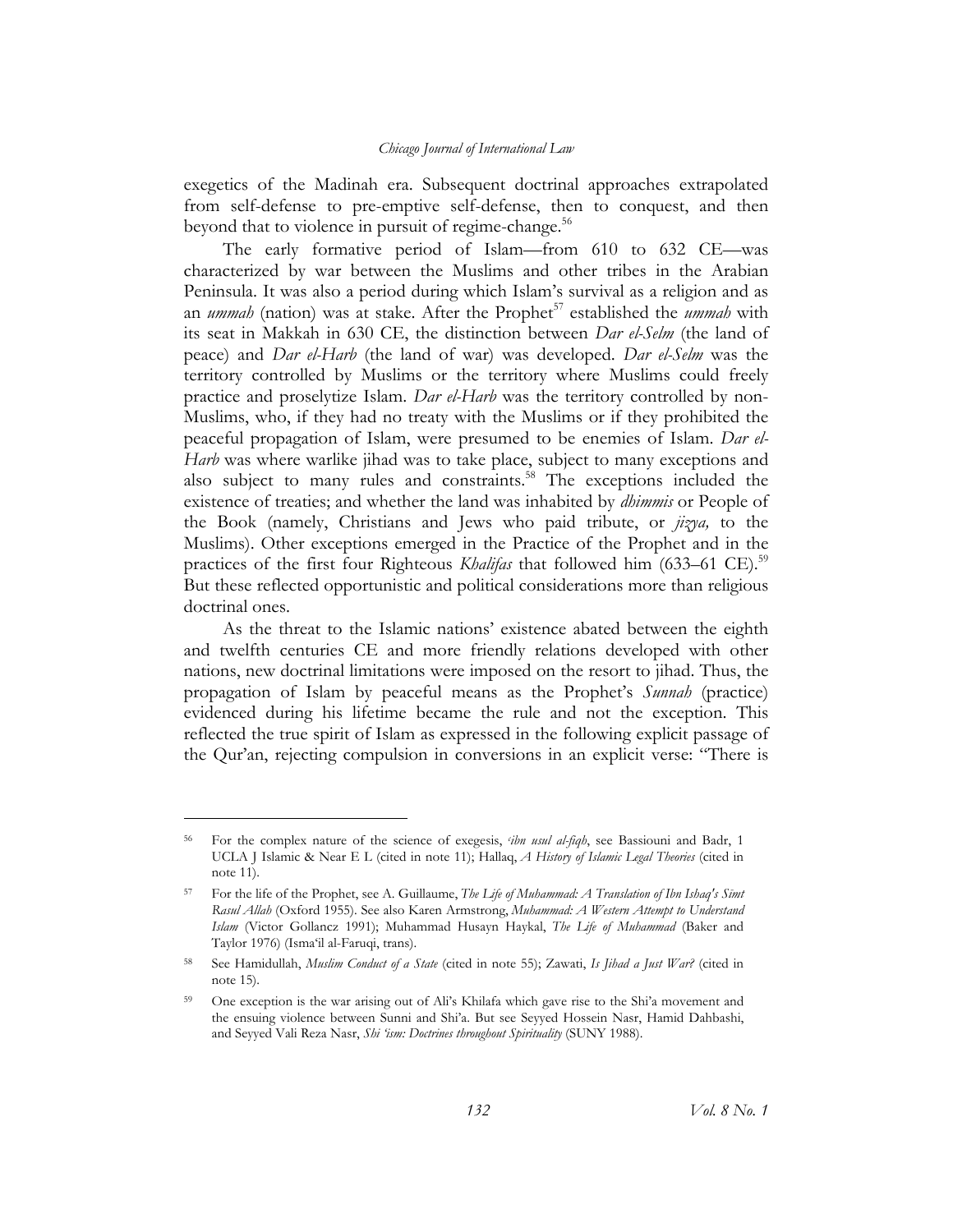no compulsion in religion."[60](#page-14-0) The true spirit is also expressed in the following passage of the Qur'an addressing the People of the Book: "Those who believe, and those who are Jews, Christians and Sabians—whoever believe in God and the Last Day and doeth right—surely their reward is with their Lord, and there shall no fear come them, nor shall they grieve." $61$ 

The Muslim's right to freedom of religion, including freedom to propagate it, was new in the seventh century, but it is the norm in the contemporary era of human rights. [62](#page-14-2) Only when that is prohibited by non-Muslims can there be a call for jihad*.* Nevertheless, it should be noted that early interpretations of the right to propagate were also interpreted as "convert or submit," which was a form of compulsion, except for the People of the Book, if they paid *jizya* or if they had a treaty with the Muslim nation.<sup>63</sup>

Later, Abu al-Walid Muhammad ibn Muhammad ibn Rushd (d 1198), known in the West as Averroes, reminded Muslims of the spirituality of jihad as expressed by the Prophet and argued that Islam's expansion was intended to be

 $\overline{a}$ 

Sahih Muslim, *hadith* 4294, Book 19.

<span id="page-14-0"></span><sup>60</sup> Qur'an 2:256 (author's translation).

<span id="page-14-1"></span><sup>61</sup> Id at 2:62 (author's translation).

<span id="page-14-2"></span><sup>&</sup>lt;sup>62</sup> See Universal Declaration of Human Rights, GA Res. 217A (III) (Dec 10, 1948), available online at <http://www1.umn.edu/humanrts/instree/b1udhr.htm> (visited Apr 21, 2007); International Covenant on Civil and Political Rights (Dec 19, 1966), 999 UN Treaty Ser 171 (entered into force Mar 23, 1976), available online at <http://www.ohchr.org/english/law/ccpr.htm> (visited Apr 21, 2007); European Convention for the Protection of Human Rights and Fundamental Freedoms (Nov 4, 1950), 218 UN Treaty Ser 221, available online at <http://www.itcilo.it/ english/actrav/telearn/global/ilo/law/coeprot.htm> (visited Apr 21, 2007); American Convention on Human Rights (Nov 22, 1969), 1144 UN Treaty Ser 144, available online at <http://www1.umn.edu/humanrts/oasinstr/zoas3con.htm> (visited Apr 21, 2007); African Charter on Human and Peoples' Rights (Jun 27, 1981), 21 ILM 58 (1982), available online at <http://www1.umn.edu/humanrts/instree/z1afchar.htm> (visited Apr 21, 2007); Council of the League of Arab States, Arab Charter on Human Rights, (Sep 15, 1994) (reprinted in 18 Hum Rts LJ 151 (1997)), available online at <http://www.law.wits.ac.za/humanrts/instree/ arabhrcharter.html> (visited Apr 21, 2007). For a contemporary Muslim perspective, see Mahbubul Islam, *Freedom of Religion in Shari`ah: A Comparative Analysis* (A.S. Noordeen 2002).

<span id="page-14-3"></span><sup>&</sup>lt;sup>63</sup> The following orders were given by the Prophet to the commanders of any armies and are applicable to any expedition:

When you meet your heathen enemies, summon them to three things. Accept whatsoever they agree to, and refrain then from fighting them. Summon them to become Muslims. If they agree, accept their conversion. In that case, summon them to move from their territory to the abode of the immigrants [Madinah]. If they refuse that, let them know that then they are like the Muslim Bedouins, and that they share only in the booty, when they fight together with the [other] Muslims. If they refuse conversion, then ask them to pay *jizya*. If they agree, accept their submission. But if they refuse, then ask God for assistance and fight them . . . ."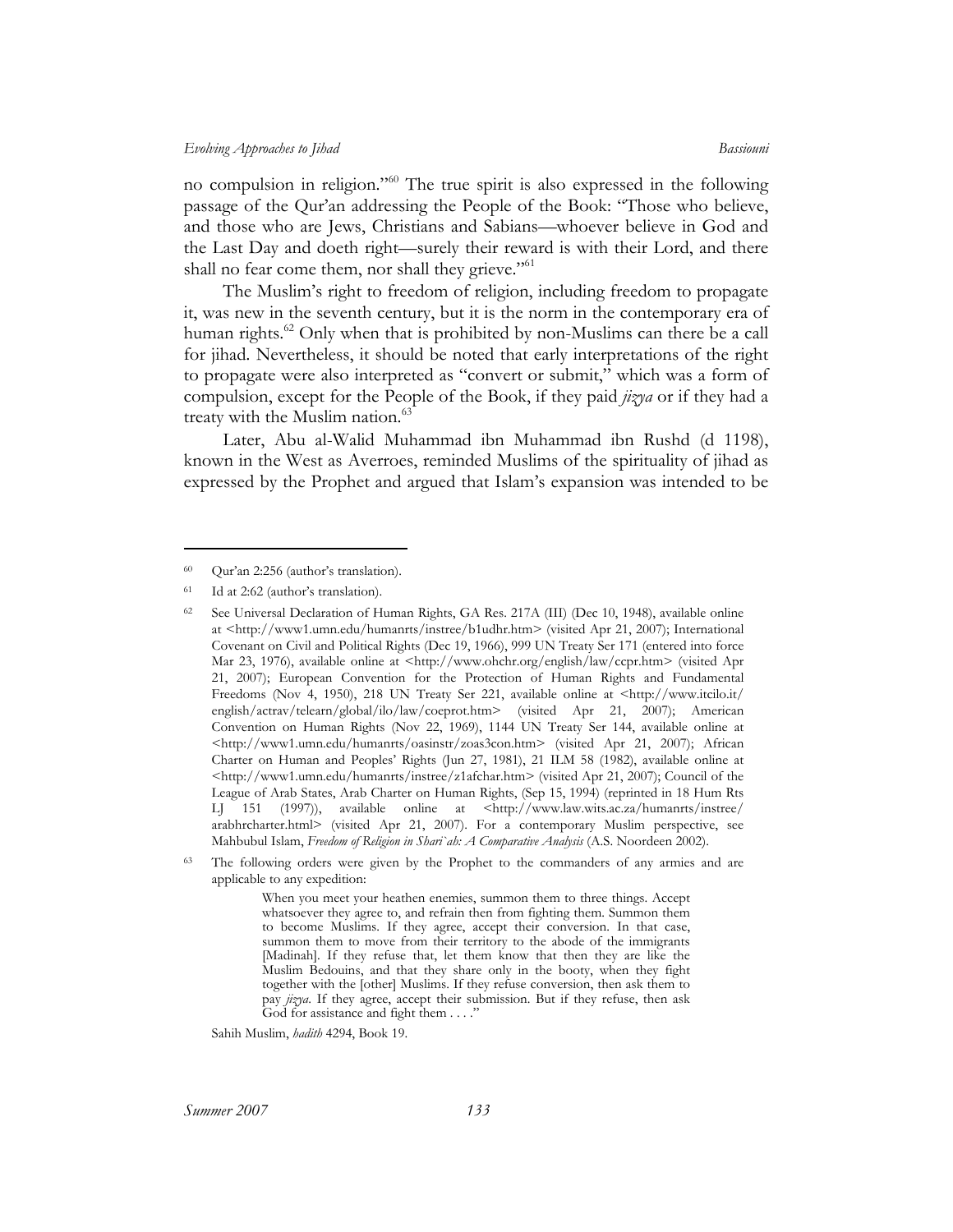by peaceful means.[64](#page-15-0) However, political doctrines that derived from the *Salafi*  movement<sup>65</sup> argued that Muslims had to fulfill their duty by jihad. They interpreted the exhortations of the Qur'an and the *hadith* as a sacred and permanent duty that is to be carried out by the collective as well as by every person able to carry it out. Thus it became a dual obligation: a sacred permanent duty that is non-derogable, though postponable for reasons of practicality; and a collective as well as an individual duty that did not need to be sanctioned by those in power. The sacred, permanent, and non-derogable duty derives from the belief that every Muslim must struggle, including by violent means if peaceful means are not sufficient, to establish Islam on Earth. In contemporary times, the proponents of this view believe that the duty to establish Islam on earth extends to: stopping the decline of Islam within the Muslim *ummah* (whose meaning includes smaller communities of Muslims); opposing corrupt or deviant Muslim leaders and regimes; confronting the imperialistic/hegemonistic anti-Muslim forces; reconstituting the ideal Muslim *ummah* and restoring it to its earlier greatness; and separating Muslim values, governance, and economic system from Western values and systems. It is this doctrinal view that contemporary violent jihadists rely upon to advance what modern political scientists call revolutionary doctrine.

## IV. THE CONDITIONS AND LIMITS OF JIHAD

From the days of the Prophet, jihad was subject to conditions as to its rightfulness, which we would today call the right to legitimate self-defense. But even so, legitimate use of force was also subject to limitations with respect to who could order it, whether it was a right or a duty, who should be involved in it, and how it should be conducted.<sup>66</sup> The latter question, namely the means by

<span id="page-15-0"></span><sup>64</sup> For Ibn Rushd's views on this and other matters, see Mukhtar ibn Tahir, ed*, Fatawa ibn Rushd* (Dar al-Gharb al-Islami 1987).

<span id="page-15-1"></span><sup>65</sup> A puritanical fundamentalist Sunni movement based on the return to the origins of Islamic practices in the days of the Prophet and the first four *khalifa*, founded by Ibn Taymiyyah in Syria during the period 1313–1328. The movement is based on a literal interpretation of the Qur'an. Taqi Al Din Ahmad Ibn Taymiyya (1263–1328), *Al-Siyasa al shar'iyya fi islah al ra'i wa al-ra'iyya (Governance According to Shari'a Law in Reforming Both the Ruler and the Ruled* (Cairo 1971) (Muhammad Ibrahim al-Banna and Muhammad Ahmad Ashur, Dar Es-Sha'b, trans). Ibn Taymiyya is credited with being the intellectual framer of a doctrine allowing the resort to violence against unworthy rulers based on jihad. Among his modern intellectual followers is Sayyid Qutb, who expounded on Ibn Taymiyya's position in application to domestic regimechange. His doctrinal view was adopted in the 1950s by the Muslim Brotherhood in connection with regime-change.

<span id="page-15-2"></span>See M. Cherif Bassiouni, ed, 2 Al Watha'eq al-Dawlia al-Ma'neyya bi Huquq al-Insan: Al-Watha'eq al-*Islamiya wal-Iqlimia (International Protection of Human Rights: Islamic and Regional Instruments)* (Cairo: Dar El Shorouk 2003).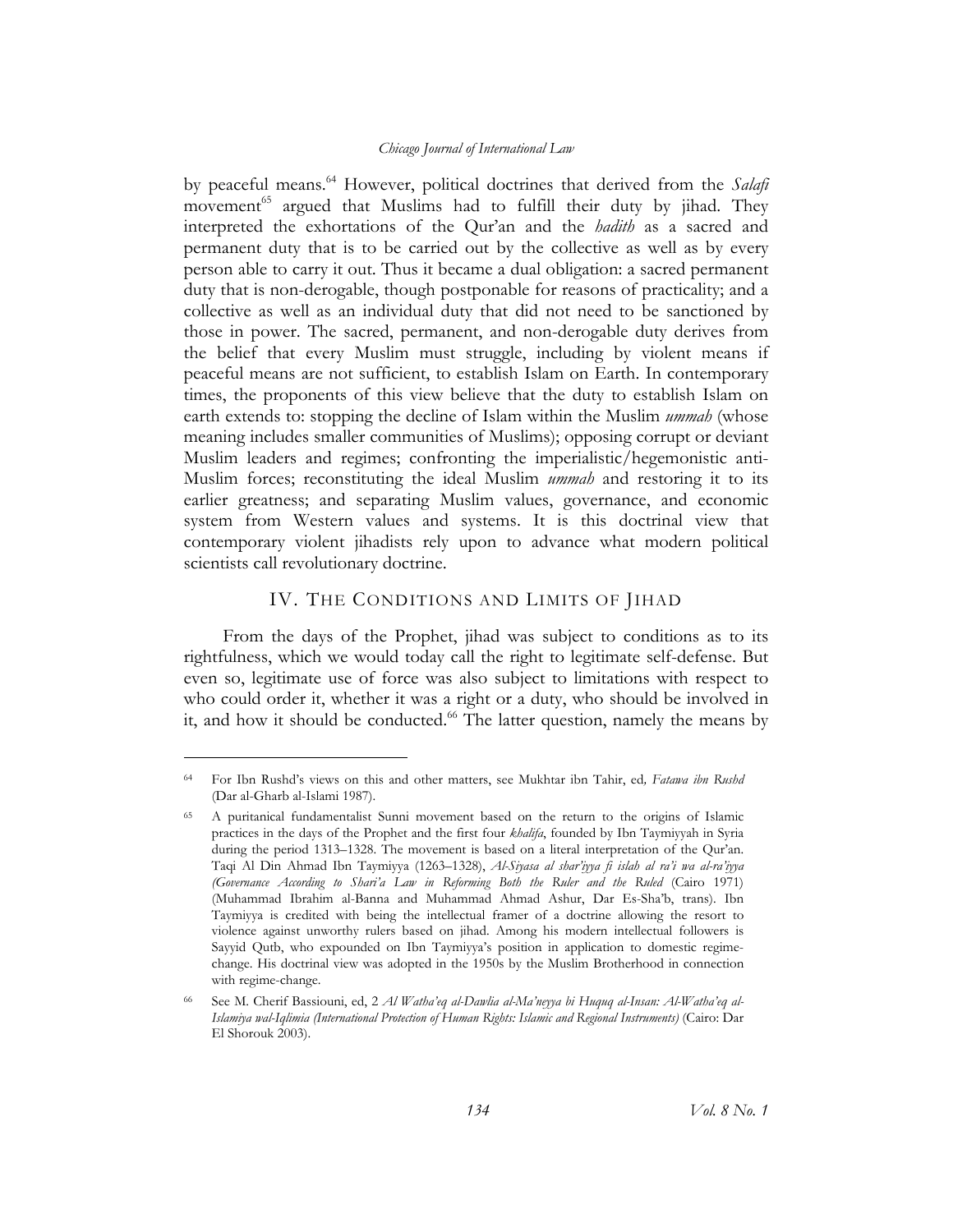which jihad taking the form of war was to be conducted, was strictly answered. Even in jihad, there were prohibitions against violence directed toward women, children, the elderly, the sick and wounded, clerics, and places of worship of Christianity and Judaism. They were not, however, consistently followed except in the days of the Prophet<sup>67</sup> and during some of the first four successors, and also throughout the expansion of Islam in North Africa, Spain, and Southern Europe, and more particularly by the practices of Salah Al-Din el-Ayyoubi in his war of liberation in Palestine and Syria against the crusaders.<sup>68</sup>

Traditional Sunni doctrines prevailed among Muslims until the Shi'a movement developed after the disputed *khilafa* of Ali ibn Abi Talib (599–661 CE), the Prophet's cousin and son-in-law (and who was assassinated by his political opponents, as was his predecessor). Ali's followers claim that the *khilafa* could only follow from the Prophet's descendants.<sup>69</sup> The Shi'a movement justified the use of force by Muslim against Muslim on the basis of legitimacy in the *khilafa.* This was the beginning of an ever-expanding extension of jihad to a variety of internal regime-changes, which has nothing to do with the original self-defense doctrinal foundation of jihad.

Early Sunni doctrine, however, was that forceful jihad was only for selfdefense and was a permissible use of force against non-Muslim controlled areas where: a threat to the Muslim *ummah* could arise; the propagation and practice of Islam was opposed; the non-Muslims refused to sign a treaty with the Muslim *ummah*; or the *jizya* was resisted by the People of the Book.<sup>70</sup>

Between the seventh and twelfth centuries CE, the four major Sunni schools of jurisprudence, their various sub-schools, and the Shi'a scholars, whose approaches to the interpretation of the Shari`ah are in part different from the Sunni, $\frac{1}{1}$  developed various—though similar—doctrines of jihad. In time, however, the different schools and sub-schools in both *Sunni* and Shi'a traditions came to different exegeses of Qur'an and *hadith* texts. Notwithstanding these

<span id="page-16-0"></span><sup>67</sup> With the exception of the war against the Jewish tribe of Qurayza, see note 4.

<span id="page-16-1"></span><sup>68</sup> For a general discussion, see Christopher Tyerman, *God's War: A New History of the Crusades* (Belknap 2006); *Les Croisades* (1096-1270) (Historia Special 1999); Amin Maalouf, *The Crusades through Arab Eyes* (Thetford 1984); Karen Armstrong, *Holy War: The Crusades and Their Impact on the Modern World* (Anchor Books 2001).

<span id="page-16-2"></span><sup>69</sup> See Nasr, Dahbashi, and Nasr, *Shi'ism: Doctrines* (cited in note 59).

<span id="page-16-3"></span><sup>70</sup> These doctrinal limitations did not find their counterpart in Western legal doctrine until after WWI when the 1919 Treaty of Versailles labeled Germany's breach of treaties with its neighbors was a breach of international law. See Jackson Maogoto, *War Crimes and Realpolitik: International Justice from WWI to the 21st Century* 53 (Lynne Rienner 2004); M. Cherif Bassiouni, *World War I: "The War to End All Wars" and the Birth of a Handicapped International Criminal Justice System*, 30 Denv J Intl L & Poly 244, 256 (2002).

<span id="page-16-4"></span><sup>71</sup> See Bassiouni and Badr, *The Shari`ah* (cited in note 11); Hallaq, *A History of Islamic Legal Theories* (cited in note 11).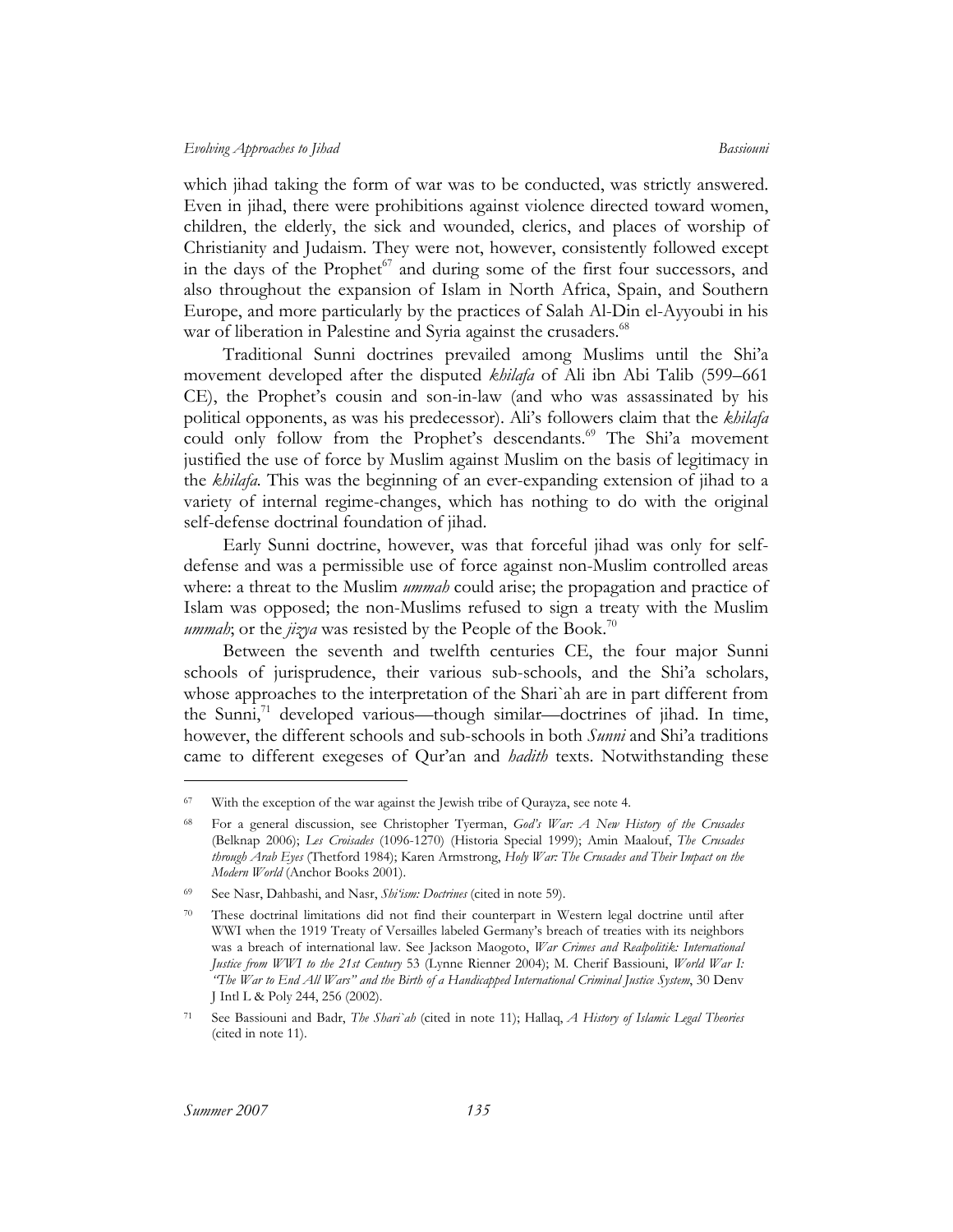divergences, nearly all doctrines focused more on jihad's warlike aspects rather than on its spiritual aspects, except for the ascetic spiritual *Sufi* movement which was essentially pacifist.<sup>72</sup> Most of these doctrines extended jihad to justifiable aggression, something akin to contemporary doctrines of preemptive use of force. These differences have subsequently been exploited by political fundamentalist doctrine which argues for the use of force as part of internal regime-change, $73$  and more recently, to justify indiscriminate violence against the US and Western countries declared to be enemies of Islam.<sup>74</sup> Detractors of Islam, $^{75}$  as well as Orientalists, $^{76}$  focus heavily on the warlike aspect of jihad as a way of discrediting Islam.

# V. JIHAD IN CONTEMPORARY POLITICAL DOCTRINE AND PRACTICE

The recent evolution of doctrinal pronouncements on jihad is mostly revealed in the pronouncements of politically violent fundamentalist groups who lack the theological qualification to make such pronouncements. Even a cursory reading of these alleged *fatwa(s)* justifying indiscriminate violence reveals on its face that, for all practical purposes, jihad as the basis of a just war based on selfdefense has all but disappeared.

The new nature of jihad surfaced within some groups in their struggle for independence during the colonial era between the First and Second World Wars.<sup>77</sup> But the nationalist movements in Arab countries between 1920 and 1960, as well as in Asian Muslim countries, were not based on jihad. Thus, jihad in the de-colonization period was not a salient part of the discourse legitimizing violence against foreign oppressors—national liberation was all the legitimacy

<span id="page-17-0"></span><sup>72</sup> J. Spencer Trimingham, *The Sufi Orders in Islam* (Oxford 1971).

<span id="page-17-1"></span><sup>&</sup>lt;sup>73</sup> The authors cited at note 50 describe these doctrines and how they are interpreted and used by different political groups.

<span id="page-17-2"></span><sup>74</sup> This is essentially claimed by a range of jihadist organizations as they have become known in the West. Their views are described in the texts cited at note 50.

<span id="page-17-3"></span><sup>75</sup> Such detractors include Judith Miller, *God Has Ninety-Nine Names* (Simon & Schuster 1996); Milton Viorst, *Sand Castles: The Arabs in Search of the Modern World* (Knopf 1994); Bernard Lewis, *The Political Language of Islam* (Chicago 1988); and Martin Kramer, *Political Islam* (Sage 1980). For a critique of these and other writers, see Edward Said, *Covering Islam: How the Media and the Experts Determine How We See the Rest of the World* (Pantheon 1997).

<span id="page-17-4"></span><sup>76</sup> For a description of this genre of literature, see Edward Said, *Orientalism* (Pantheon 1979).

<span id="page-17-5"></span>Jihad was not invoked during the period of the Turkish Ottoman Empire (1327–1924 CE), though the Sultans of that empire sometimes referred it for exhortative purposes to rally the masses behind a given military campaign. It was not invoked by the Arab insurgency working with the British Empire against the Turkish Ottoman Empire. See T.E. Lawrence, *Seven Pillars of Wisdom: A Triumph* (Wordsworth 1997).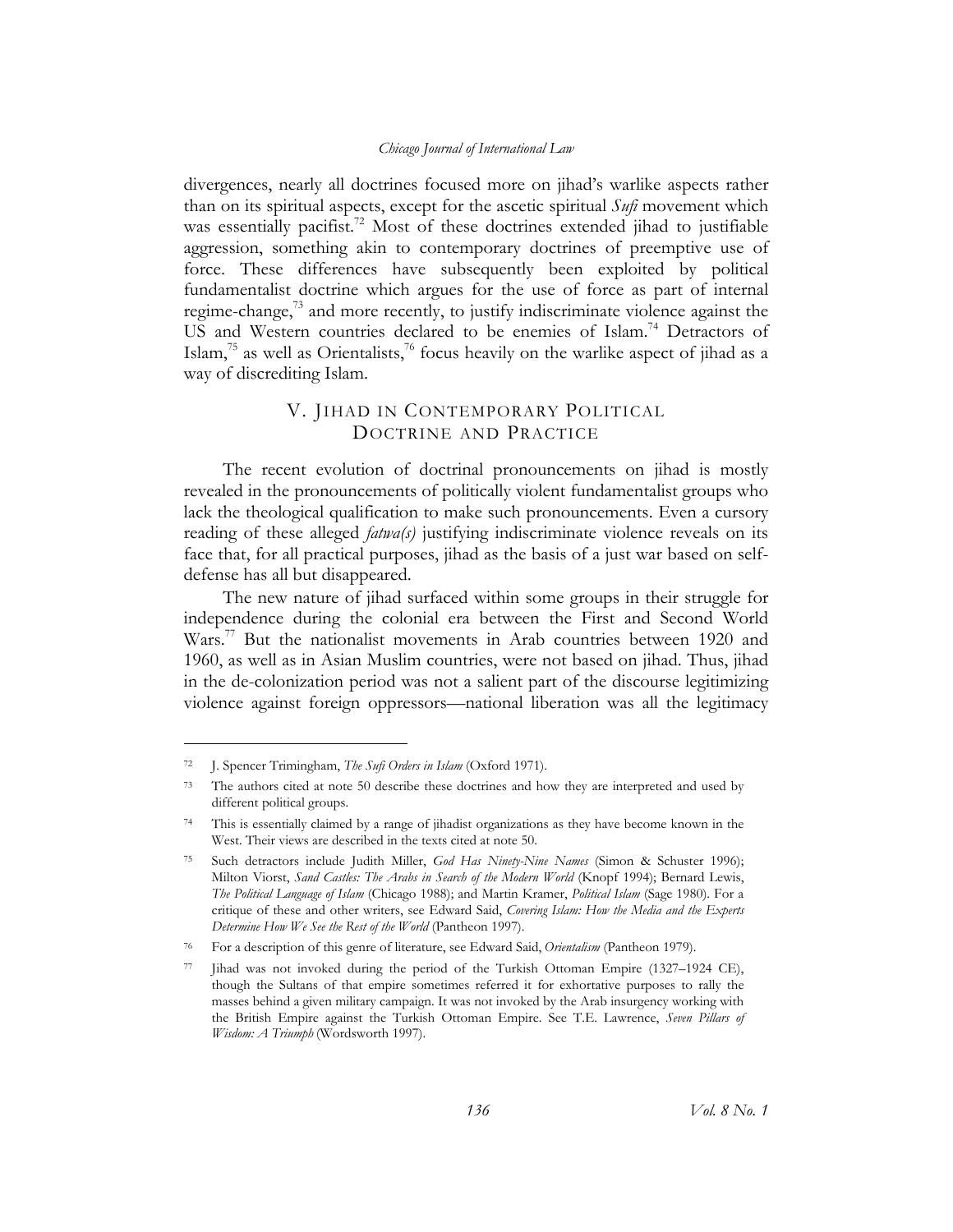#### *Evolving Approaches to Jihad Bassiouni*

needed. Some politically engaged Sunni scholars of that time undertook the effort of distinguishing between legitimate nationalist doctrine of war of national liberation and jihad.<sup>78</sup> The call to jihad was used by only a few who wanted to stimulate religious fervor in the armed struggle against colonialism. But that was a small minority view at a time when the secular nationalist movement was predominant between the 1920s and the 1960s. Subsequently, jihad was expanded by some scholars and political doctrines to apply to the struggle against Muslim regimes deemed corrupt and subservient to imperial and neoimperial powers. By the time of the 1948 Palestine War, the Egyptian-based Muslim Brotherhood (which in 1948 sent a unit to fight against what was then referred to as the Zionist settlers) started calling the struggle for Palestine jihad. Thus they included in jihad's meaning certain contemporary nationalistic notions pertaining to wars of national liberation. It follows that the contemporary Hamas movement in Palestine and Hezbollah movement in Lebanon rely on jihad as a part of their doctrine of armed struggle against Israel.<sup>79</sup> There is no doubt, however, that starting in 1948, there were many pronouncements by Al-Azhar University and by the Academy of Islamic Research in Cairo and by other established Muslim religious institutions, that the struggle against Israel is in the nature of jihad. But it would be enough to refute the validity of this transformation of jihad to point out that in Lebanon, Israel, and Palestine, there is no issue pertaining to the freedom of practice and propagation of Islam. Israel's occupation of Palestinian territories and, at one time, of Lebanese territories has nothing to do with the religion of Islam. This is why the governments of Egypt, Syria, Jordan, Iraq, and Lebanon, all of which were at one time at war with Israel, never claimed jihad as a legal basis for their wars with Israel. However, the views of Hezbollah, Hamas, and for that matter, the popular view in most of the Muslim world is that Israel's de-population of Jerusalem, its creeping annexation of the West Bank, and its repressive policies

<span id="page-18-0"></span><sup>78</sup> Among them are the late Sheikh Mahmoud Shaltut, former al-Azhar's rector and Sheikh Mustafa el-Margahi (cited in note 55), and Sheikh Muhammad Abu Zahra, the University of Cairo's professor of Shari`ah and a leading expert whose many writings were published between 1950 and 1970. These and other authors maintain that jihad has to be related to defending the freedom of practicing and propagating Islam. They followed the lead of two great contemporaries (early 1900s), reformer Sheikh Mohammed Abdou and Sheikh Jamal el-Din el-Afghana, for whom the propagation of Islam was to be by peaceful means, thus implicitly rejecting the early notion of jihad that some doctrines espoused when religious differences were to be resolved by war.

<span id="page-18-1"></span><sup>79</sup> For an insightful recent book that goes into the religious background of the conflict, see Rosemary Radford Reuther and Herman J. Reuther, *The Wrath of Jonah: The Crisis of Religious Nationalism in the Israeli-Palestinian Conflict* (Harper & Row 2002). See also Khaled Hroub, *Hamas: Political Thought and Practice* (Inst for Palestine Studies 2000); Augustus Richard Norton, *Amal and the Shi'a: Struggle for the Soul of Lebanon* (Texas 1987).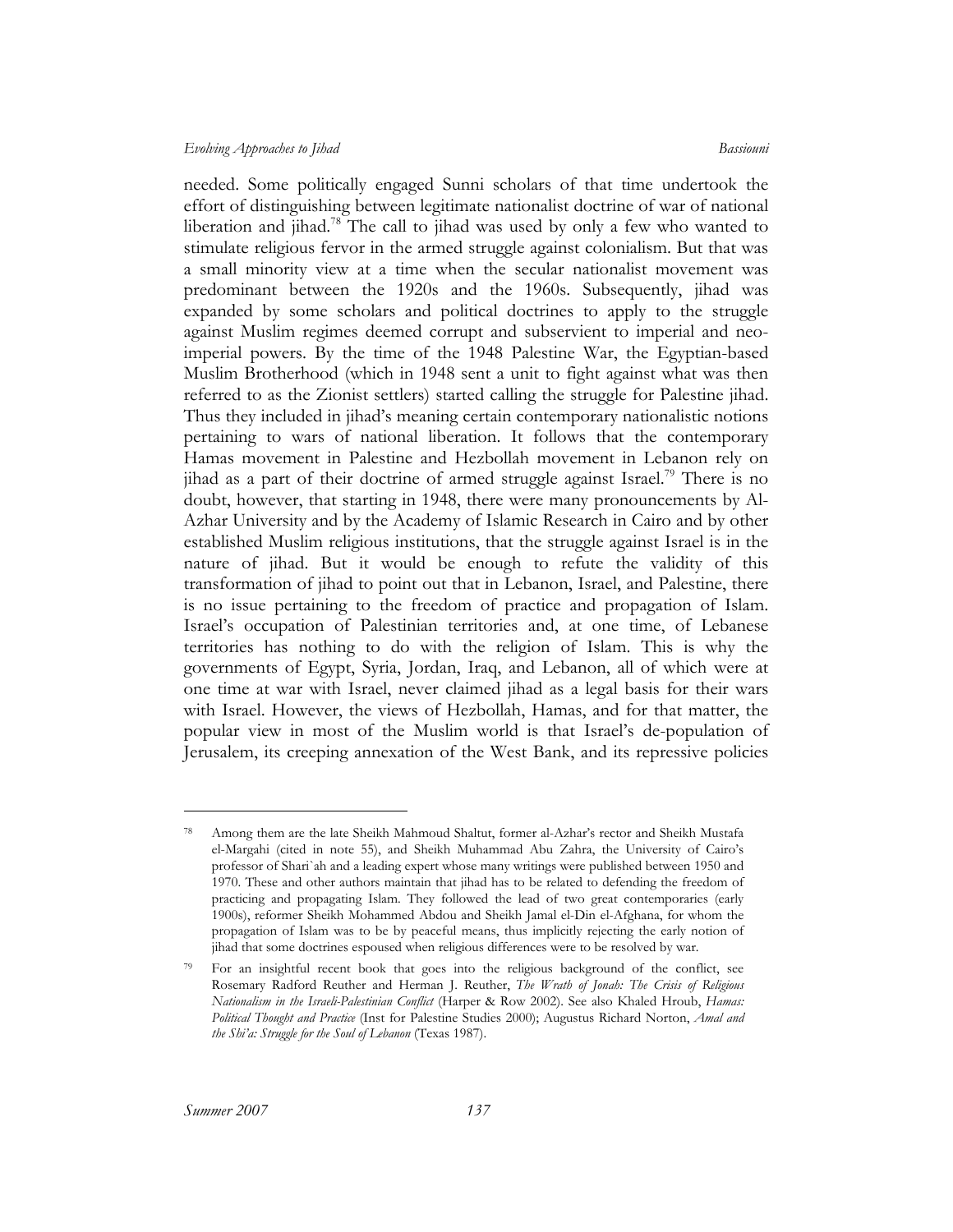leading to the continued migration of Palestinian Muslims, fall within the meaning of jihad for Islam.

Since the end of the Second World War, Islamic fundamentalism, as it is derogatorily known in the West but not in the Muslim world, has gained many adherents among the estimated 1.4 billion Muslims of the world. This is similar to the phenomenon observed in other historical revolutionary movements against dictatorial and corrupt regimes. The ideological dimension, however, was replaced with the religious one.<sup>80</sup> This approach led to the extension of the armed struggle to domestic Muslim regimes deemed to have strayed from the proper application of the Shari`ah. Muslim revolutionary groups thus selectively used a variety of doctrinal writings on jihad to justify their ends and to misleadingly claim that these ends justify their means, even when these means are explicitly prohibited by the Shari`ah, such as killing innocent civilians.<sup>[81](#page-19-1)</sup>

What characterizes all these doctrinal developments in internal Muslim power struggles is the search for the legitimization of armed force against perceived enemies, domestic and foreign. This brought about new unorthodox exegeses of Qur'anic and *hadith* texts. The blatant politicization of the permissible use of force under contemporary political jihad doctrine, which was developed selectively by politically-motivated clerics and leaders of radical movements advocating violence, is also accompanied by a rejection of traditional Shari`ah limitations on the ways and means of conducting warfare. The proponents of these views ignore the correlative obligations that provide for limitations on the permissible use of violence and on the targets against which such violence can be directed. In short, resort to violence, as these groups justify it by extrapolations of traditional doctrines of jihad, overtakes the wellestablished limits on the permissible means of violence, and not necessarily with regard to the grounds that must exist to justify resort to violence. This is how assassinations and suicide bombings resulting in the deaths of innocent civilians are improperly rationalized.

As violent revolutionary groups throughout the Muslim world broke up into smaller ones, each proclaiming its own brand of jihad doctrine and pursuing violence by unrestricted means, their views acquired popular acceptance even

<span id="page-19-0"></span><sup>80</sup> Every revolution in history has sought a basis for legitimacy—the 1798 French Revolution and the 1917 Marxist Revolution are some of the more bloody ones. For a general discussion, see Albert Parry, *Terrorism: From Robespierre to Arafat* (Vanguard 1976).

<span id="page-19-1"></span>The worst examples can be seen in the sectarian killings, maiming, and torture in Iraq occurring in the last two years between Shi'a and Sunni. There is, categorically, nothing in Islam that justifies these crimes, and to invoke Islam in justification of these crimes rises to blasphemy if one applies Shari`ah law.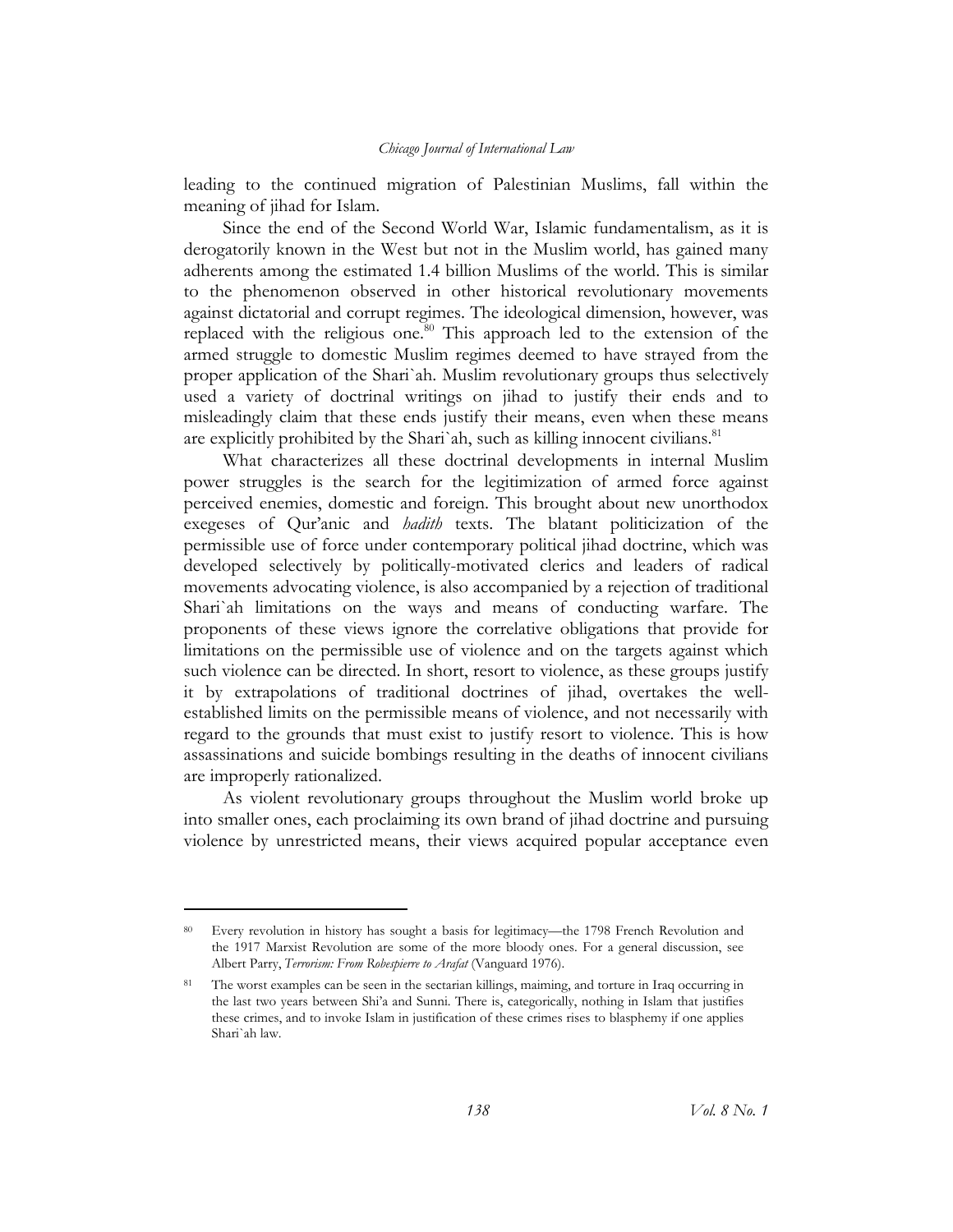when these views were opposed by religious establishments.<sup>82</sup> Some of these groups adopted the practice of simply declaring a given ruler to have become a *kafir*—meaning that he had strayed away from Islam, which they deem equivalent to committing a crime punishable by death.<sup>83</sup> In this way, such groups justified assassinations and other acts of impermissible violence. Other groups took to declaring that no person among their enemies is innocent, thus justifying suicide bombings and other forms of indiscriminate violence against noncombatants.[84](#page-20-2) Jihad became the instrumentalized religious doctrinal basis for legitimizing those Islamic organizations' resort to unlawful violence as a means either of achieving the ultimate goal of the ideal Islamic state or of fighting the enemies of Islam, be they external or internal.<sup>85</sup> Thus, it has been carried out not only against domestic regimes, but also on an international scale in what we call terrorism.[86](#page-20-4) 

Assuming that jihad is the legitimate basis for what is referred to as the *jus ad bellum*, it is still subject to the *jus in bello* which, as stated above, was part of the Shari`ah long before it was part of Western international law.<sup>87</sup> As said above, nothing in the Shari`ah or in jihad allows a breach of certain limits of the use of

<span id="page-20-0"></span><sup>82</sup> The current Rector of Al-Azhar and the Mufti of Egypt have on several occasions denounced these views and practices, which are referred to as "terrorism."

<span id="page-20-1"></span><sup>83</sup> This is contrary to the Shari`ah*.* The death penalty in the Shari`ah is limited and it is subject to trial with procedural safeguards. See M. Cherif Bassiouni, *Death as a Penalty in the Shari'a,* in Peter Hodgkinson and William A. Schabas, eds, *Capital Punishment: Strategies for Abolition* 169 (Cambridge 2004). See also Aly Aly Mansour, *Hudud Crimes*, in M. Cherif Bassiouni, ed, *The Islamic Criminal Justice System* 195 (Oceana 1982).

<span id="page-20-2"></span><sup>84</sup> The history of ideologically-motivated assassinations, which were a precursor to suicide bombings, arose out of the history of the Sicarii Zealots who attacked Romans and also prominent Jews who collaborated with the Romans. See Martin Hengel, *The Zealots* (T & T Clark 1989); Richard A. Horsley, *The Sicarii: Ancient Jewish Terrorists*, 59 J Religion 435 (1979). For assassination as an ideologically-motivated terror violence technique in the Muslim World, see Bernard Lewis, *The Assassins: A Radical Sect in Islam* (Oxford 1967) and W.B. Bartlett, *The Assassins: The Story of Medieval Islam's Secret Sect* (Sutton Straud 2001). For the history of Kamikaze suicide attacks during WWII, which numerically produced the greatest harmful outcome, see Richard O'Neil, *Suicide Squads* (Ballantine 1981) and Albert Axell and Hideaki Kase, *Kamikaze: Japan's Suicide Gods* (Longman's 2002). For a description of the use of terror violence in Judaism, Christianity, and Islam, see also David C. Rappaport, *Fear and Trembling in Terrorism in Three Religious Traditions*, 78 Am Pol Sci Rev 672 (1984).

<span id="page-20-3"></span>See text accompanying notes 41–44.

<span id="page-20-4"></span><sup>86</sup> See Bassiouni, 43 Harv Intl L J at 83 (cited in note 7); M. Cherif Bassiouni, *Terrorism: The Persistent Dilemma of Legitimacy*, 36 Case W Res J Intl L 299 (2004). For example, Osama bin Laden's call for jihad against the United States—which resulted in such attacks as those against the US embassies in Dar es Salaam (Tanzania) and Nairobi (Kenya), against the USS Cole off the coast of Yemen, and against the World Trade Center and the Pentagon in 2001. See M. Cherif Bassiouni, *The Face of Terror: Nations Have Struggled with Extremism Even as They Employed It*, Chi Trib C1 (Oct 21, 2001).

<span id="page-20-5"></span><sup>87</sup> See note 9. See also Bassiouni, *A Manual on International Humanitarian Law* (cited in note 14).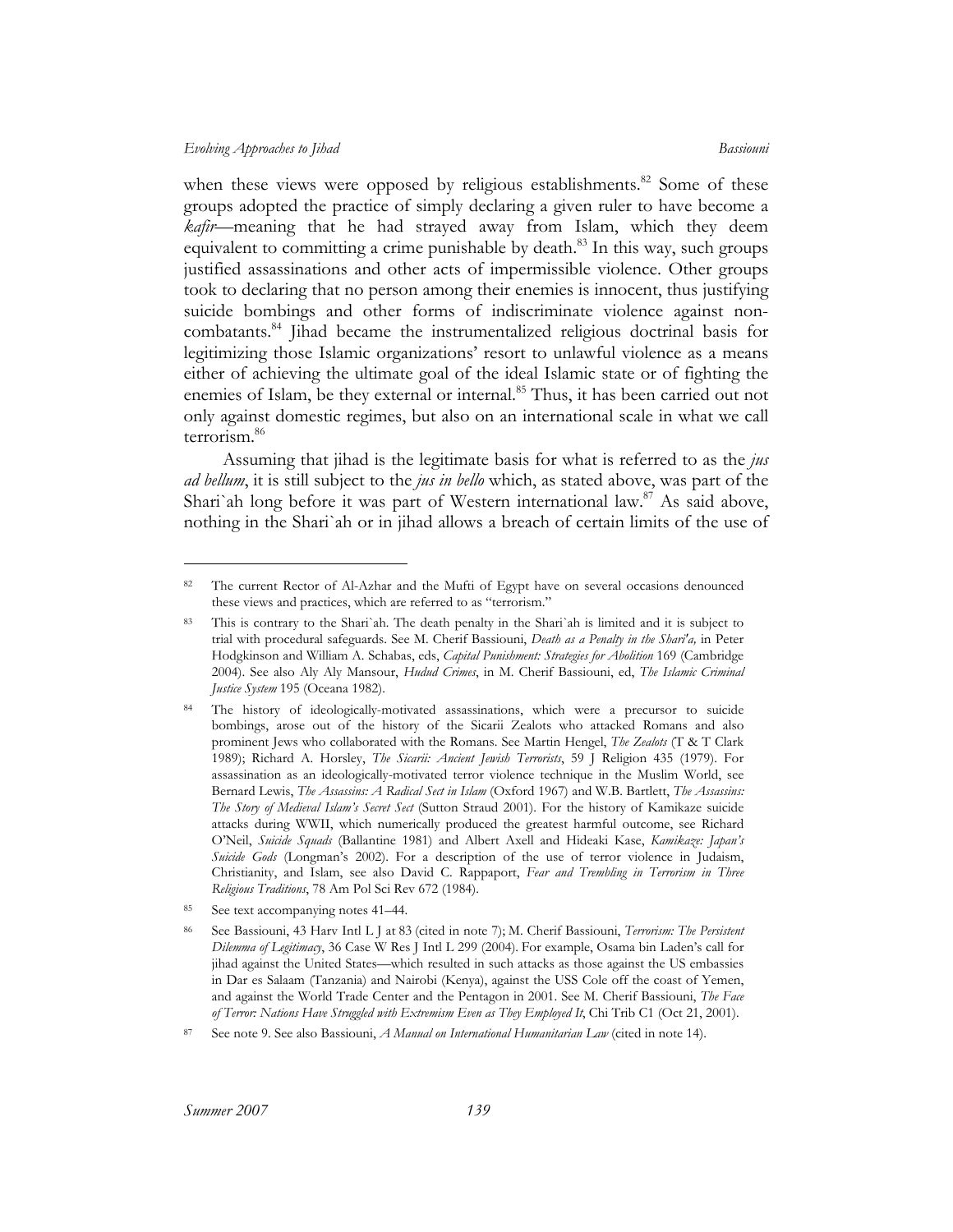force. Moreover, in addition to the Shari`ah*,* armed conflicts are regulated by positive law,<sup>88</sup> which is permissible under the Shari`ah.

The first application of human rights in Islam came about in what is commonly called the Treaty of Madina in the first year of the *hejira*. [89](#page-21-1) In this agreement between the Prophet and those who followed him in migration from Makkah to Madina, as well as the different tribes belonging to different religions including Christians and Jews who lived in and around Madina, a covenant was established providing for equality of all citizens before the law, supremacy of the law for each religious community, non-discrimination between persons of different tribes and religions, and guaranteed freedom of religion for Muslims, Christians and Jews. This was followed in the year 6 AH by the Treaty of Hudeibiya between Muslims and their enemies in Makkah.<sup>90</sup> It provided for nonaggression, protection of life and property, and prisoner exchange. The most noteworthy Muslim text applicable to the law of armed conflict is the Admonition of Abu Bakr, the first *khalifa* of Islam after the death of the Prophet, to the Muslim troops before engaging in the Syrian campaign, 12 AH.<sup>91</sup> This text is probably the closest to contemporary international humanitarian law, but in view of the time of its promulgation, it is also the precursor of contemporary international humanitarian law. In it there are specific admonishments for the protection of civilians in every respect, prohibitions against any attack or destruction of civilian property, and the command to treating prisoners with dignity, including the prohibition of torture and other cruel or demeaning treatment. The Abu-Bakr instructions even prohibit cutting down fruit-bearing trees or destroying crops belonging to the enemy. Lastly, the Jerusalem Pledge of Umar Ibn el-Khattab, second *khalifa*, 15 AH, deserves mention.<sup>92</sup> This followed the defeat of the Romans at the Battle of Yarmouk in 638 CE which preceded the Muslim army's entry into Jerusalem. Umar Ibn el-Khattab made a pledge on behalf of all Muslims and for all times to protect the religious places of worship of Jews and Christians and to allow freedom of access to them by their respective coreligionists. Subsequent practices, however, have not always evidenced the application of these early commandments, though one positive example shines through in history, and that is the behavior of the

<span id="page-21-0"></span><sup>88</sup> For example, reprisals that constitute violations of international humanitarian law are prohibited. See Fritz Kalshoven and Liesbeth Zegveld, *Constraints on the Waging of War: An Introduction to International Humanitarian Law* 104 (ICRC 2001). Similar rules, however, clearly existed under the Islamic law of armed conflict, but not the limitations on reprisals. For the Islamic law application, see Khadduri, *War and Peace* (cited in note 14).

<span id="page-21-1"></span><sup>89</sup> See Bassiouni, 2 *Al Watha'eq al-Dawlia al-Ma'neyya bi Huquq al-Insan* (cited in note 66).

<span id="page-21-2"></span><sup>90</sup> Id at 30.

<span id="page-21-3"></span><sup>91</sup> Id at 34.

<span id="page-21-4"></span><sup>92</sup> Id at 37.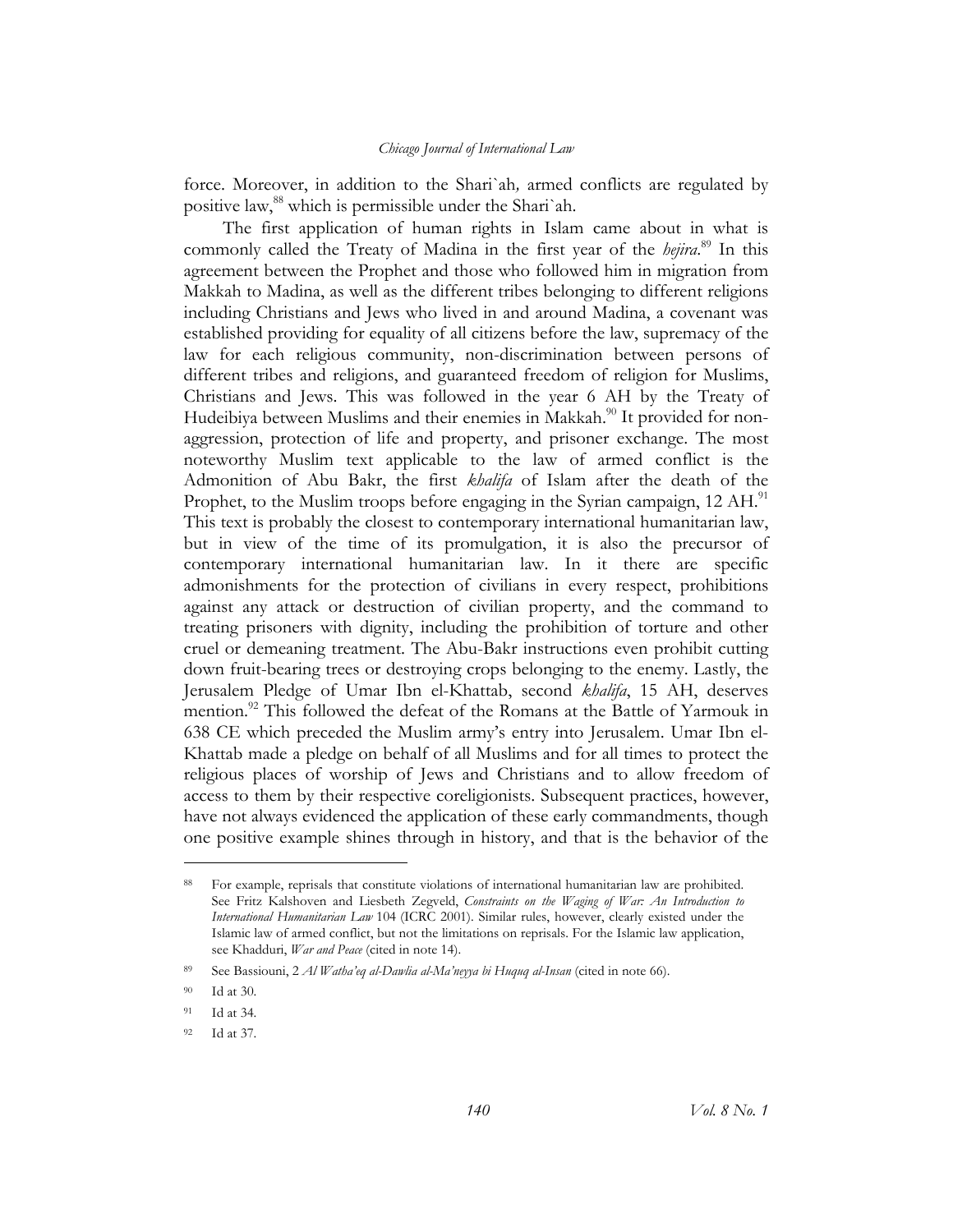Muslim army under Salah Al Din el-Ayyoubi during the Second Crusade, where he treated the Christian crusaders with fairness and humanity—something which the Crusaders had not done to the Muslims.<sup>93</sup>

Since World War II, there have been a number of conflicts in which impermissible violence was used by state and non-state actors.<sup>94</sup> The latter, because of the military imbalance and power asymmetry between non-state actors and the occupying power or the established regimes, have resorted to unlawful use of violence as a means of redressing that imbalance. In conflicts of a non-international character, which include de-colonization, regime-change and wars of national liberation, the opposing sides have always advanced the legitimacy of their causes through labels which connote legitimacy. Thus, what is jihad to some is terrorism to others, and what is self-defense to some is terrorism to others.<sup>95</sup> Self-characterization of legitimate violence is not enough to justify the unlawful use of violence by any party to a conflict, no matter how legitimate the cause may be. $\frac{96}{6}$ 

## VI. CONCLUSION

The history of Islam throughout its fifteen centuries has witnessed political turmoil and upheavals and also periods of peace and stability, during which the sciences and the arts have made extraordinary strides and contributed significantly to other civilizations. Political violence has existed in every civilization, and while this is not the place to discuss comparative manifestations of political and cultural violence, the Muslim world has, in the last two hundred years, suffered at the hands of Western imperial powers. Recently the Muslim world has started to selectively strike back against the Western world, represented by the US responding in kind, thus fueling predictions of a "clash of

<span id="page-22-0"></span><sup>93</sup> See Amin Maalouf, *The Crusades through Arab Eyes* (cited in note 68).

<span id="page-22-1"></span><sup>94</sup> See M. Cherif Bassiouni, *Crimes against Humanity in International Criminal Law* (Kluwer 2d ed 1999). What is seldom addressed is the use of terror-violence by governments, particularly extensive aerial bombardment such as the bombing of the city of Dresden, Germany in 1945 resulting in the death of 35,000 civilians, and the bombings of Hiroshima and Nagasaki in August 1945, resulting in the estimated death of 200,000 people. Both events by far supersede all of the terrorism bombings that have occurred since WWII. See, for example, Robert A. Pape, *Bombing to Win: Air Power and Coercion in War* (Cornell 1996).

<span id="page-22-2"></span><sup>95</sup> See, for example, Bassiouni, 43 Harv Intl L J at 83 (cited in note 7); Bassiouni, 36 Case W Res J Intl L at 299 (cited in note 86); M. Cherif Bassiouni, *Perspectives on International Terrorism*, in M. Cherif Bassiouni, ed, *International Terrorism: Multilateral Conventions 1937–2001* 1 (Transnational 2001); Howard S. Levie, *Terrorism in War: The Law of War Crimes* (Dobbs Ferry 1993); Walter Laqueur, *The Age of Terrorism* (Little Brown 1987).

<span id="page-22-3"></span>Protagonists to a given conflict tend to self-define their conduct and that of their opponents to characterize one or the other as lawful or unlawful instead of relying on objective legal standards. Thus what is terrorism to some is heroism to other.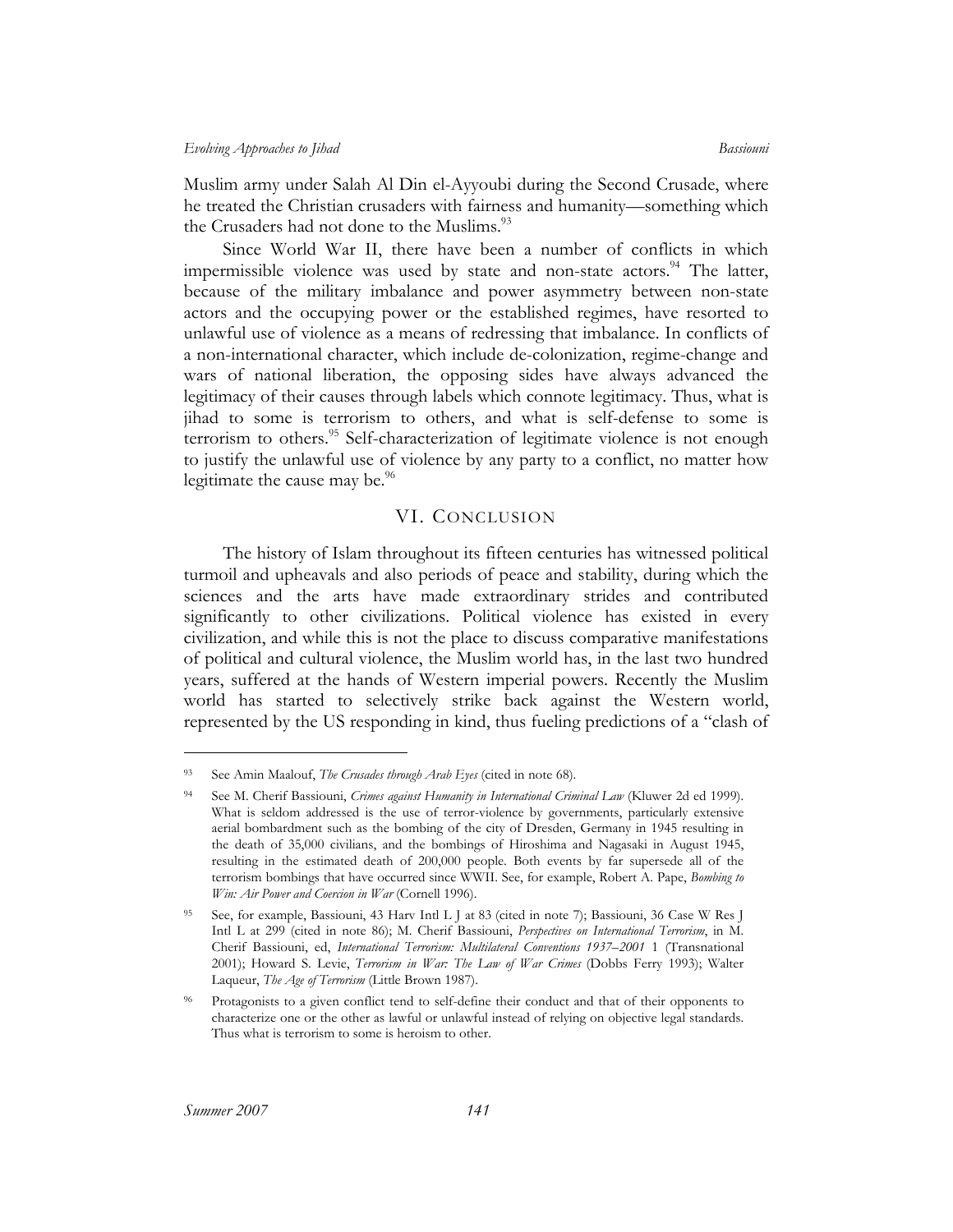civilizations."[97](#page-23-0) The mutual escalation of violations may well lead proponents of the proposition that there is a conflict of civilizations between the Muslim world and the Judeo-Christian Western civilization to a self-fulfilling prophecy. Against the backdrop of an anti-Islam and anti-Muslim campaign since September 11, 2001 by some segments of the neo-conservatives, the Protestant Christian right, and others among American pro-Israel supporters, Muslim masses have become more willing to accept the new anti-American and anti-Western approach to political jihad. As stated above, jihad has become a revolutionary doctrine painted over with a broad-brush of theological color to give it the appearance of legitimacy. This revolutionary doctrine can be explained by historic, social, political, and economic events that have impacted the Muslim masses.

As of the sixteenth century CE, the power and influence of Muslims waned, and they became the ruled instead of the rulers. Since the eighteenth century CE, Muslims became the dominated instead of the dominant. The postcolonial era of the twentieth century was even more painful. It brought about independent Muslim states administered by corrupt and inefficient national regimes frequently subservient to the prior colonial powers or to the new neoimperial power, the US.<sup>98</sup> To have been oppressed and exploited by foreign powers was bad enough for the Muslim masses, but to continue being subjected to these conditions, and even worse, subjected to these conditions by their own leaders, is not only painful but demeaning. As popular anger and frustration boils over throughout the Muslim world, inevitably individuals and small groups of Muslims find new popular leaders who claim that violent jihad is a justified course of conduct.

To some among the downtrodden masses, violence is seen as the only means of expression left to them.<sup>99</sup> From there, it is only a small step to take their violence internationally. Their aim is particularly at America because they perceive it as the source of the contemporary evils that befall the Muslims. They see America's policies as supporting corrupt and inefficient regimes in the

<span id="page-23-0"></span><sup>97</sup> For a general discussion, see Samuel Huntington, *Clash of Civilizations* (Touchstone 1997).

<span id="page-23-1"></span><sup>98</sup> See Chalmers Johnson, *The Sorrows of Empire: Militarism, Secrecy, and the End of Republic* (Owl 2004).

<span id="page-23-2"></span><sup>99</sup> It should not be overlooked that as reward for death in jihad, the *mujahid* is to receive a place in heaven. Thus, the *mujahid* in the path of Allah does not die, but lives eternally in heaven. There cannot be a greater inducement for jihad than that. In addition, some interpreters of the Qur'an suggest that a martyr in jihad shall have a number of *hur al' ain*, beautiful virgins, as part of his enjoyment. There is even an absurd debate as to whether there will be seventy-two or seventyfour in number, their physical description, the repeated development of their virginity, and the male's ability to ensure ongoing and permanent sexual satisfaction. Surely if heaven alone was not sufficient, then this additional inducement should motivate some youth among the downtrodden masses of the 1.4 billion estimated Muslims. However, contrary to popular belief, fanned by Muslim detractors, there have been fewer Muslim suicide bombers (under 100 during 2003–06) than Tamil ones. See Pape, *Dying to Win* (cited in note 9).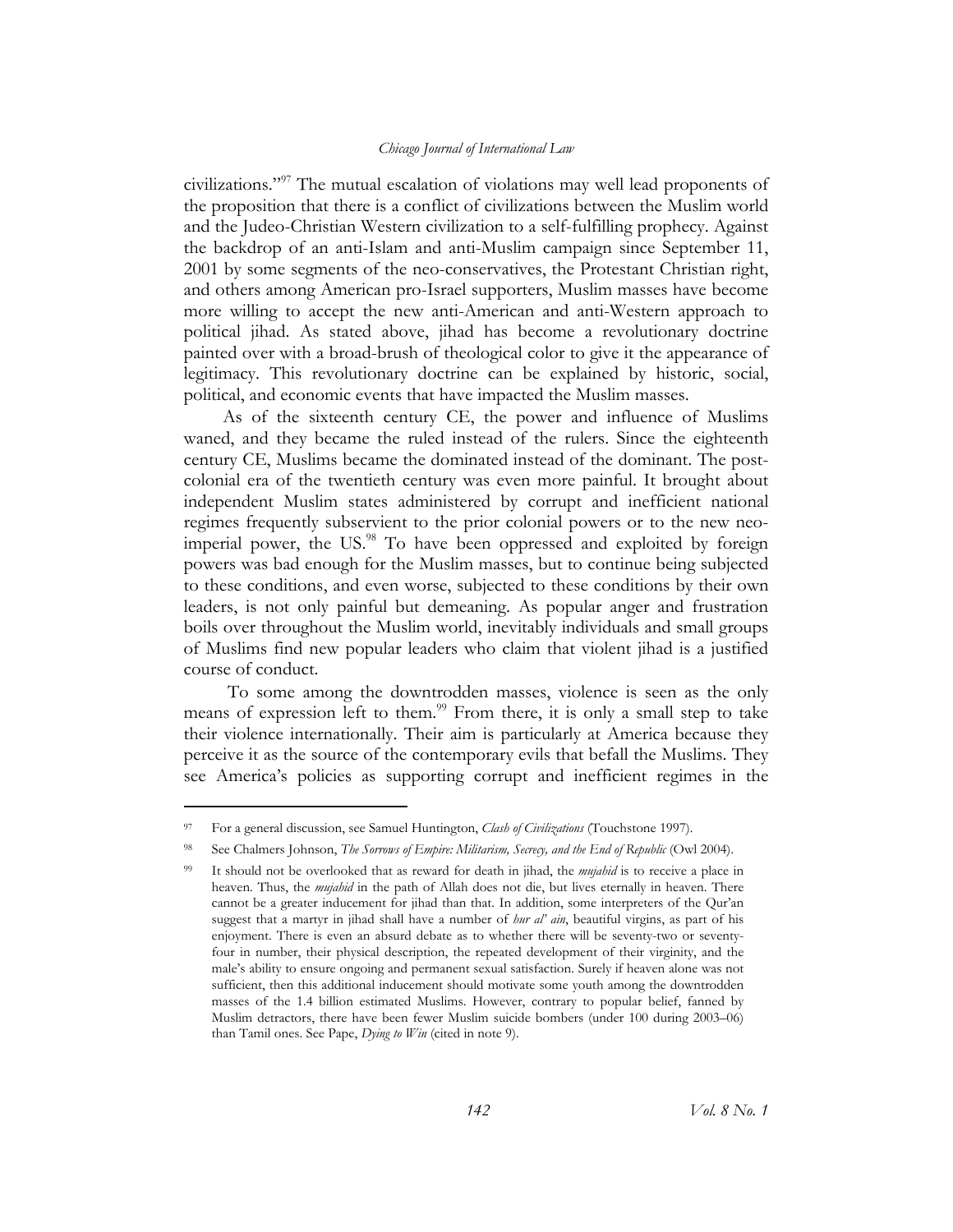Muslim world, blindly supporting Israel even against the Palestinians' most elementary rights, and bent on being anti-Muslim. To many in the Muslim world, violent jihad is the answer to their various predicaments irrespective of who the victims may be. Their legitimacy of purpose trumps all else—the end justifying the means. In time, proponents of the strategy of terror-violence against the US and the West have acquired credibility, not to say legitimacy, even though their strategy includes resorting to indiscriminate violence against innocent civilians, which is in violation of Islamic precepts. Unjustifiable as these tactics are, their proponents see them as the only way to balance the asymmetry of the forces they face. It is also perceived as the only way left to redress injustices for which no other remedies seem forthcoming. This is the case in Palestine and Iraq.

As manifestations of violence by Muslims increase in different parts of the world, so do anti-Islam sentiments, particularly in the Western world. In turn, this generates anti-Western reactions among Muslim masses. The invasions of Afghanistan and Iraq and the use of torture by the US during the occupation of these countries and in Guantanamo have contributed to negative Muslim reactions.<sup>100</sup> Reciprocal negative perceptions between the Western and Muslim worlds continue to escalate, threatening peace and security in Muslim countries and elsewhere in the world.

The language of political violence has never been seriously studied in the Muslim world, even by governments who have an extensive state security apparatus to combat religious extremism, such as in Egypt, Palestine, Syria, and Jordan. There are no centers that study the language of violence and more particularly the relationship between the terminology of violence and its public resonance and impact. The term jihad is surely a powerful one in the Muslim psyche. It evokes the legitimate self-defense struggle of the Prophet and his followers in the glorious days of early Islam. What can be more powerful and more moving to the downtrodden masses in the contemporary Muslim world than jihad? These masses can see in this era of global communications what the modern world has to offer and of what then they are deprived. But, if these masses could also see how frequently, how improvidently, and how dubiously the term jihad has been used by unqualified political violence proponents, their reactions may well be different.

Surely mathematical formulas can be used to measure, for example, the frequency of use of the term jihad and its connection to the echo of legitimate

<span id="page-24-0"></span><sup>100</sup> See M. Cherif Bassiouni, *The Institutionalization of Torture under the Bush Administration*, 37 Case W Res J Intl L 389 (2006). It should be noted that Muslim culture is permeated with a strong sense of pride. Offenses to pride often lead to violence as justified revenge-taking. That is part of popular cultural perception.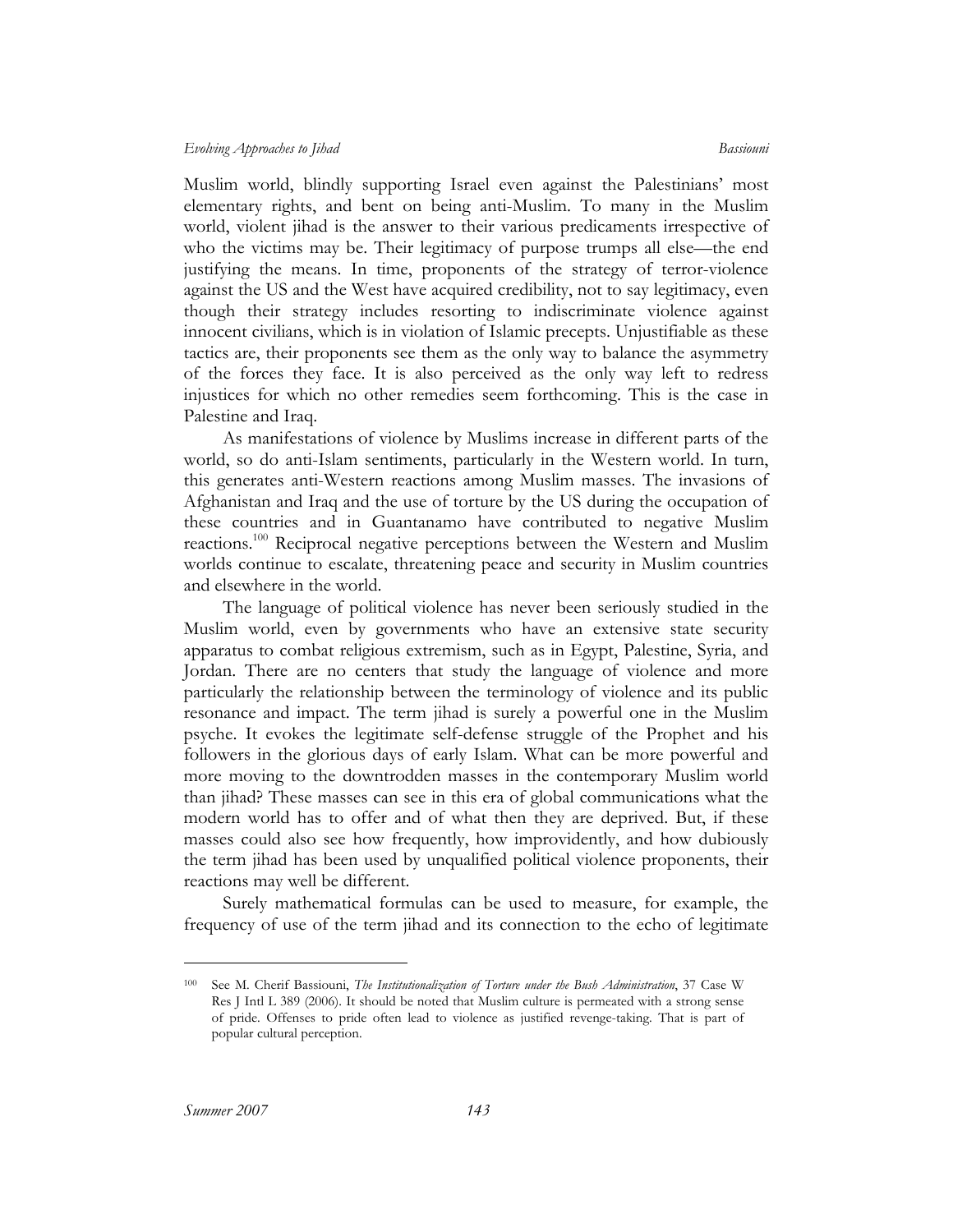jihad*.* Social psychologists and psychologists can also contribute to the understanding of the trigger-recall psychological mechanism in response to certain words and also, how word usage has been transformed to suit political purposes. Until these socio-psychological responses are decrypted for the general Muslim public, the new meanings of jihad will remain appealing. What is more self-empowering and uplifting than the one word slogan of jihad to rally Muslims around the holy war against their historic and contemporary oppressors?<sup>101</sup> For the last two decades in Egypt, the Muslim Brotherhood has successfully used a similar formula to frame its political opposition to the Mubarak regime, namely, the slogan "Islam is the answer." As jurists have long known, it is how a question or issue is framed that determines its outcome.

What needs to be emphasized is that the resort to force as part of jihad in the early days of Islam was justified on the basis of self-defense and on the fact that there was no freedom to propagate Islam or for Muslims to practice it freely in non-Muslim controlled areas. However, it must also be said that the history of Islam is characterized by recurring violence claimed to be justified by jihad, even when it was not. To argue otherwise is revisionist history.

<span id="page-25-0"></span><sup>101</sup> From December 2006 through February 2007, WorldPublicOpinion.org conducted surveys in Egypt, Morocco, Pakistan, and Indonesia with the assistance of the START Consortium at the University of Maryland, which reveal that in all four countries, large majorities believe that the US seeks to "weaken and divide the Islamic world." World Public Opinion, *Muslims Believe US Seeks to Undermine Islam*, available online at <http://www.worldpublicopinion.org/pipa/articles/ home\_page/346.php?nid=&id=&pnt=34&lb=hmpg2> (visited Apr 21, 2007). The editor of WorldPublicOpinion.org, Steven Kull noted that, "While U.S. leaders may frame the conflict as a war on terrorism, people in the Islamic world clearly perceive the U.S. as being at war with Islam." A high percentage of people in these countries believe this: 73 percent in Indonesia and Pakistan, and 92 percent in Egypt. Similarly large numbers believe that the U.S. is trying to keep "control over the oil resources of the Middle East (average of 79 percent), as well as trying to "spread Christianity in the region" (average 64 percent).

Further, large majorities in these countries support the goals of having the U.S. "remove its bases and military forces from all Islamic countries" (64 percent in Indonesia, 92 percent in Egypt, average 74 percent). Large numbers, almost half, also support attacks on U.S. troops in Iraq, Afghanistan, and the Persian Gulf. In Egypt, at least eight in ten persons approve of attacking U.S. troops in the region, while 52 percent of Moroccans support attacks in the Persian Gulf, and 68 percent in Iraq. However, Pakistanis are divided on the issue, and Indonesians oppose the attacks. Equally large numbers believe in the goal of expanding Islam's role in their societies, including imposing a "strict application of the sharia" and keeping "[w]estern values out of Islamic countries," as well as unifying "all Islamic countries into a single Islamic state or caliphate."

However, despite these numbers, the people do not want to be isolated from the world; for example, an average of 75 percent say it is good that "the world is becoming more connected through great economic trade and faster communication" and 57 percent agree that "a democratic political system" is a good way to govern. 82 percent also agree that in their country "people of any religion should be free to worship according to their own beliefs."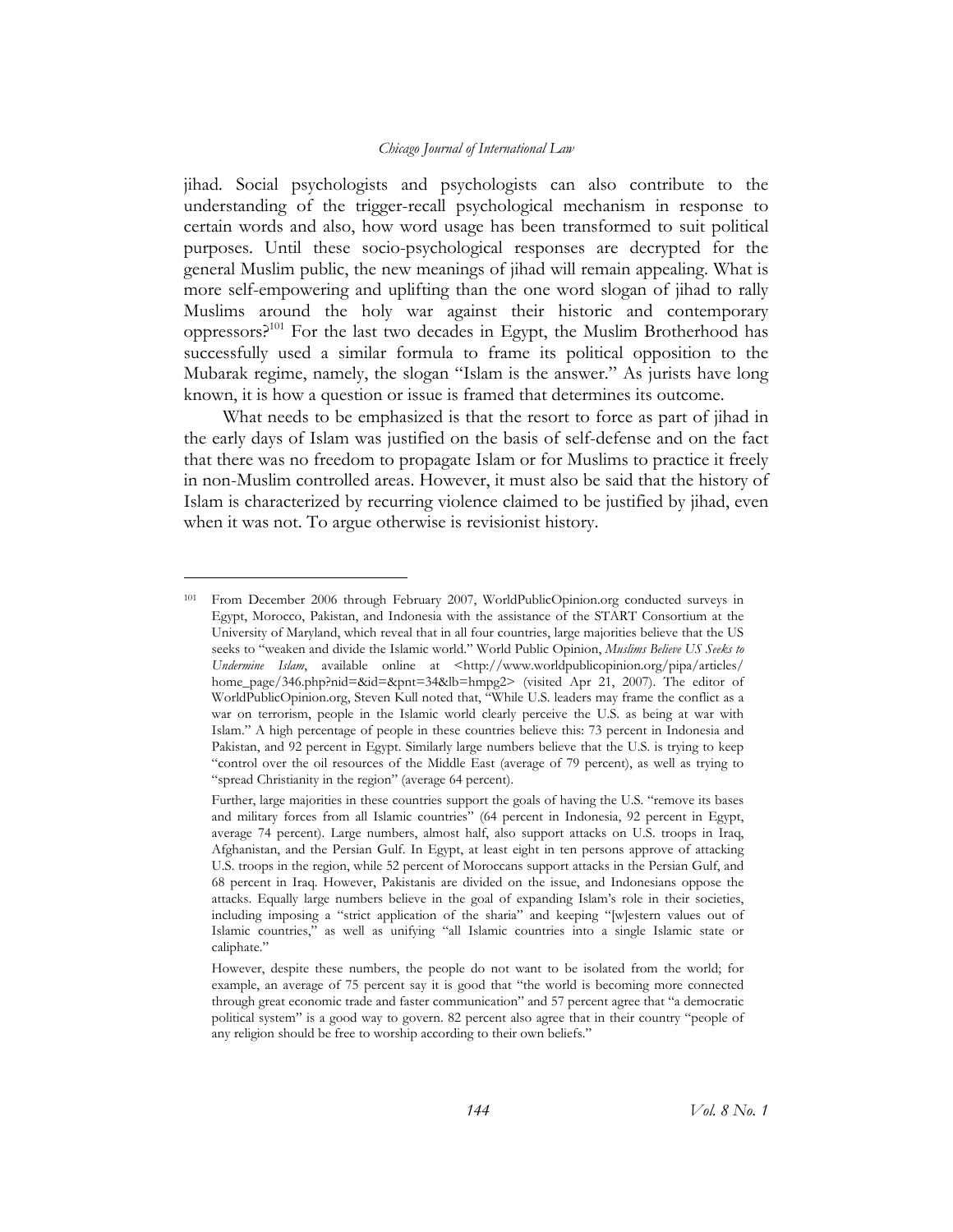#### *Evolving Approaches to Jihad Bassiouni*

Whatever justifications may have existed throughout the history of Islam, jihad in the name of the propagation of the faith can no longer be sustained in an era where freedom of religion, practice, thought, and speech are internationally guaranteed human rights.<sup>102</sup> Thus, conflicts such as those between Palestinians and Israelis and between Chechnyans and Russians cannot be characterized as jihad, since they do not involve the religion of Islam. These conflicts are controlled by other aspects of Islamic law, which also recognizes in these cases the applicability of positive law, namely, international humanitarian  $law.<sup>103</sup>$ 

Jihad in Islamic history has a mixed record. Quite clearly, however, it is subject to interpretation, and has been subject to manipulations, essentially for political reasons or in order to achieve a political goal. It is also the subject of different interpretations in the four traditional Sunni schools, as well as in the different Shi'a doctrines. Precisely because of that mixed record, there is nothing that prevents the development of a contemporary doctrinal approach to jihad which would be equivalent to the contemporary international law of self-defense subject to the limitations on the methods and means of warfare in accordance with contemporary international humanitarian law.<sup>[104](#page-26-2)</sup>

Freedom of religion is a basic human right universally recognized. No state, irrespective of its majority population's religion, can violate the religious freedoms of others.<sup>105</sup> This applies to Muslim states as well as to others. The Qur'an states in *Surat al-Hujurat*: "O Mankind, We have created you male and female, and made you into tribes and nations, that you may know one another (not that you may despise each other). Surely, the noblest among you in the sight of God is the most righteous of you. God is All-knowing, All-aware."<sup>106</sup> This verse and others evidence the universality of humankind, notwithstanding its diversity. Other verses of the Qur'an reveal that man was created with the spirit of the Creator. How then can a believer in Islam engage in killing, torturing, and humiliating another human being created by God and infused with His Divine Spirit? No political doctrine of jihad can override this higher religious value. And

<span id="page-26-0"></span><sup>102</sup> See text accompanying note 57.

<span id="page-26-1"></span><sup>103</sup> See M. Cherif Bassiouni, *Evolution of International Humanitarian Law and Arms Control Agreements*, in Bassiouni, ed, *A Manual on International Humanitarian Law* 1, 21–31 (cited in note 14).

<span id="page-26-2"></span><sup>104</sup> See Bassiouni, *A Manual on International Humanitarian Law* (cited in note 14).

<span id="page-26-3"></span><sup>105</sup> Paradoxically, countries that profess to be Islamic are the ones which most restrict freedom of religion, whether by People of the Book in such countries as Afghanistan and Saudi Arabia, or by others, such as the Baha'i's faith which is repressed in Iran, Afghanistan, and Saudi Arabia and openly opposed in Egypt. See M. Cherif Bassiouni, *Freedom of Religion in Egypt: The Baha'is' Case*, in José Luis de la Cuesta, Iñaki Dendaluze, and Enrique Echeburúa, eds, *Criminologia y Derecho Penal al Servicio de la Persona* (San Sebastian 1989).

<span id="page-26-4"></span><sup>106</sup> Qur'an 49:13 (author's translation, revealed in Madina).